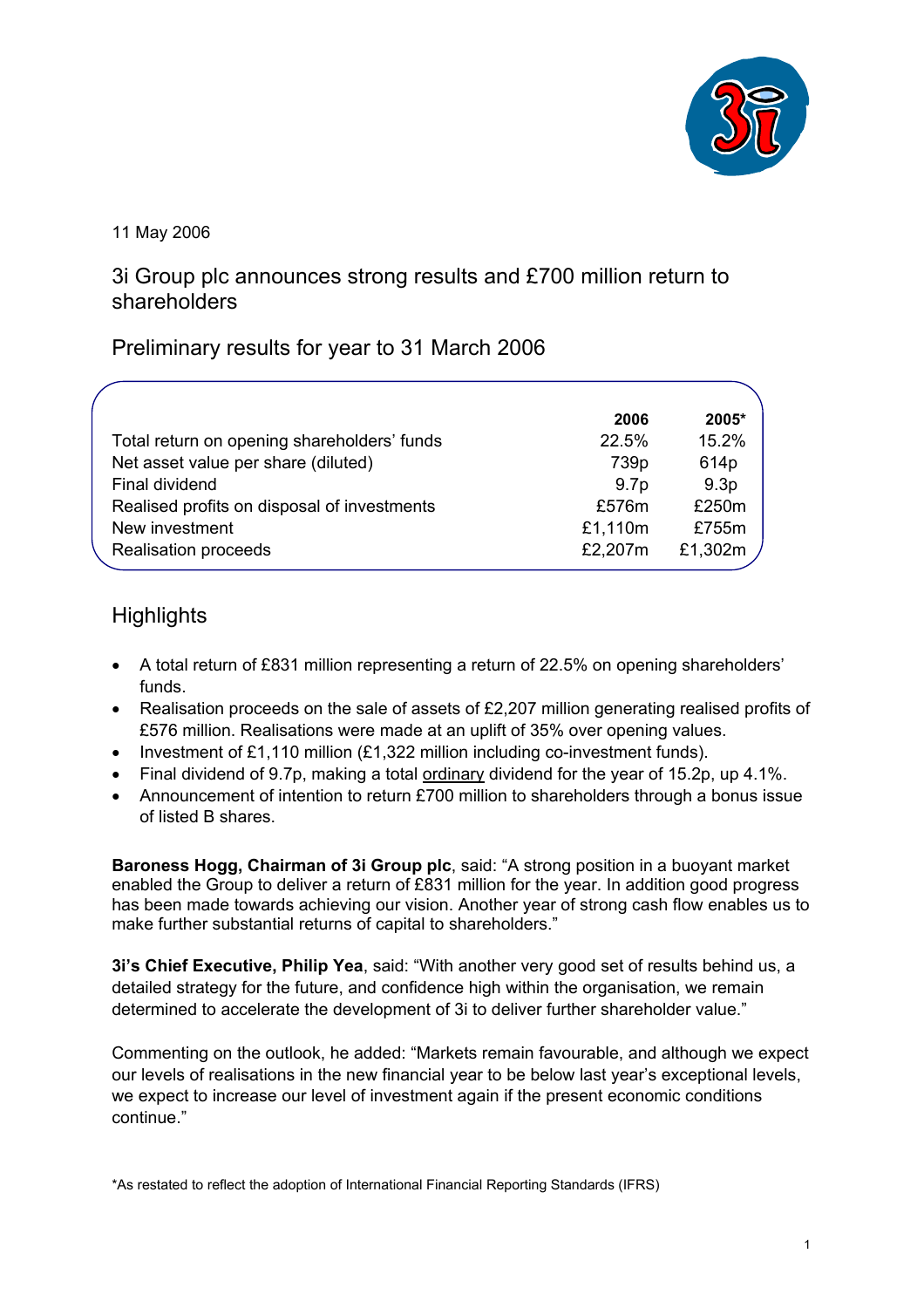## Return of capital to shareholders

The Board of 3i Group plc also announces the proposed return of £700 million to shareholders. The proposed cash return is currently expected to be made by way of a bonus issue of listed B shares accompanied by a share consolidation designed to maintain comparability of share price and earnings per share. This is currently expected to take place in July.

Resolutions relating to the return of capital proposals will be put to shareholders at an Extraordinary General Meeting. A circular convening the EGM and giving more information and detail on the proposals is expected to be sent to shareholders in June.

- ends -

For further information, please contact:

| Philip Yea, Chief Executive<br>3i Group plc                    | Tel: 020 7975 3386 |
|----------------------------------------------------------------|--------------------|
| Simon Ball, Finance Director<br>3i Group plc                   | Tel: 020 7975 3356 |
| <b>Patrick Dunne, Communications Director</b><br>3i Group plc  | Tel: 020 7975 3283 |
| Issued by:<br><b>Philip Gawith</b><br>The Maitland Consultancy | Tel: 020 7379 5151 |

**For further information regarding the announcement of 3i's annual results to 31 March 2006, including video interviews with Philip Yea and Simon Ball (available 7.15am) and a live webcast of the results presentation (at 10.00am, available on demand from 2.00pm), please see** www.3igroup.com.

### Notes to editors

3i is a world leader in private equity and venture capital. We focus on buyouts, growth capital and venture capital and invest across Europe, in the United States and in Asia.

Our competitive advantage comes from our international network and the strength and breadth of our relationships in business. These underpin the value that we deliver to our portfolio and to our shareholders.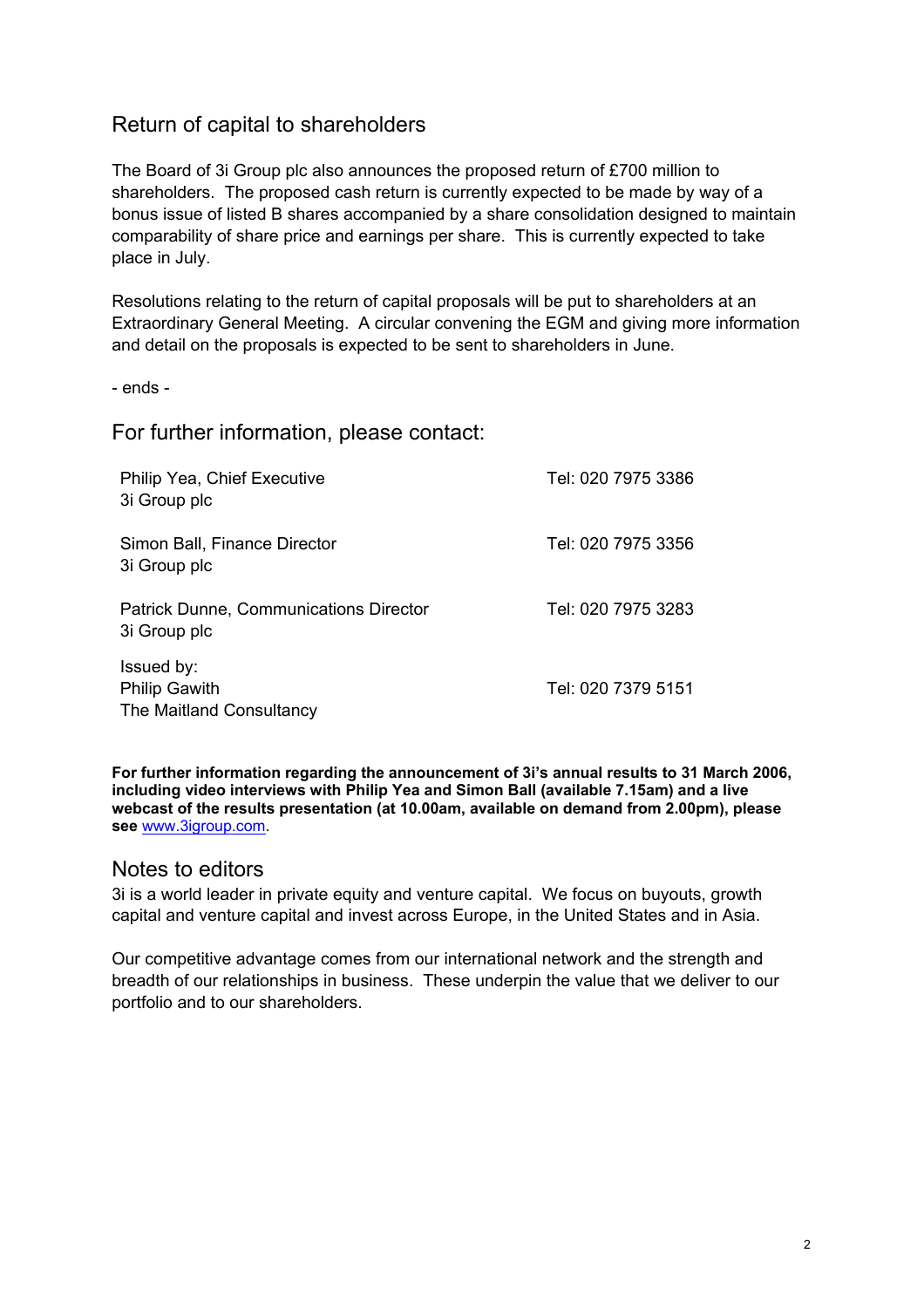## Chairman's statement

3i entered the financial year with strong momentum and buoyant market conditions, which continued throughout the period. Our market position enabled the Group to take advantage of these factors and to deliver a return of £831 million for the year to 31 March 2006. This was substantially up from £501 million last year and represented a return of 22.5% on opening shareholders' funds.

Having invested in and developed companies of strategic value to others, 3i was well placed to sell into receptive markets. Realisations totalled £2.2 billion and were made at a profit of 35% over opening value.

The Board is recommending a final ordinary dividend of 9.7p, making a total ordinary dividend for the year of 15.2p, up 4.1% on last year. Meanwhile, the £500 million return of capital approved by shareholders at our EGM last year has essentially been completed. The Board intends to return a further £700 million to shareholders by way of a bonus issue of listed B shares, which is currently expected to take place in July. Resolutions relating to the return of capital proposals will be put to shareholders at an Extraordinary General Meeting.

High quality new investment is a key driver of future value. Despite remaining highly selective, we were able to increase investment by 47% to £1.1 billion, drawing on our indepth sector knowledge and local relationships in a range of different markets. The international proportion of our investment rose in the year to 63% and our widening international reach is illustrated by the fact that over half of our assets are now outside the UK.

In Asia we established teams in Shanghai and Mumbai during the year, and made groundbreaking investments in both China and India. 3i's Growth Capital business has also recently entered the US Market and, in addition, our Infrastructure team is now in place and has made a number of investments.

We have been planning for some time to establish an Advisory Board for our business in Germany. I am delighted to report that Dr Peter Mihatsch, who has been on the Group Board since 2004, has agreed to become Chairman of this new Advisory Board. However, as he would then no longer be categorised as an independent non-executive Director, this means he will be stepping off the 3i Group Board at the end of July. I would like to thank him for the contribution he has made as well as the still greater one he will be making to 3i in the future.

I would also like to thank Danny Rosenkranz, who is Chairman of the Remuneration Committee and has been on the Board for six years. Danny has agreed to stand for reelection for a further year to support Sir Robert Smith, who will be taking on the chairmanship of the Remuneration Committee in August.

Underpinning this year's performance is a high level of staff engagement. A survey of our staff during the year, conducted by Ipsos MORI, showed high commitment, and that 3i's level of staff engagement exceeded that of many other leading companies.

This commitment also characterises our approach to corporate responsibility. For a company like 3i, our direct impact on the community and the environment will be much less significant than that of the companies in which we invest. We nevertheless are refining measurement of our own impact, while continuing to review our standards for these issues in portfolio selection and management.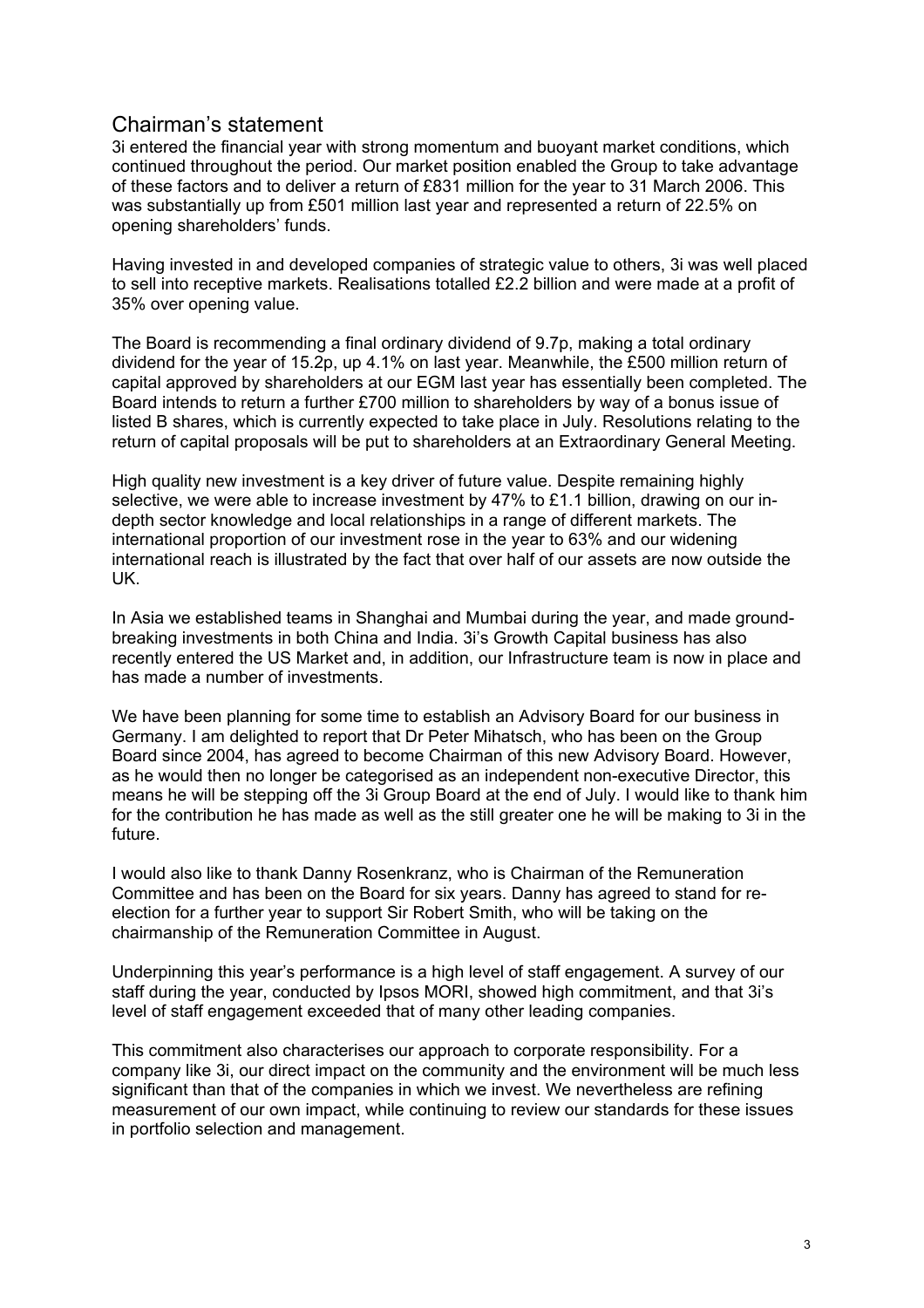I would like to thank all our staff for their skill, effort and teamwork in achieving these good results and also pay tribute to the management teams and the advisers of our portfolio companies.

So, in summary, this has been a good year for 3i shareholders, with the Group taking advantage of favourable market conditions, delivering a high level of return on shareholders' funds, growing investment levels and improving the strategic position of the business. In developing our strategy we will continue to combine ambition with rigour in pursuit of value for our investors.

### **Baroness Hogg**

Chairman 10 May 2006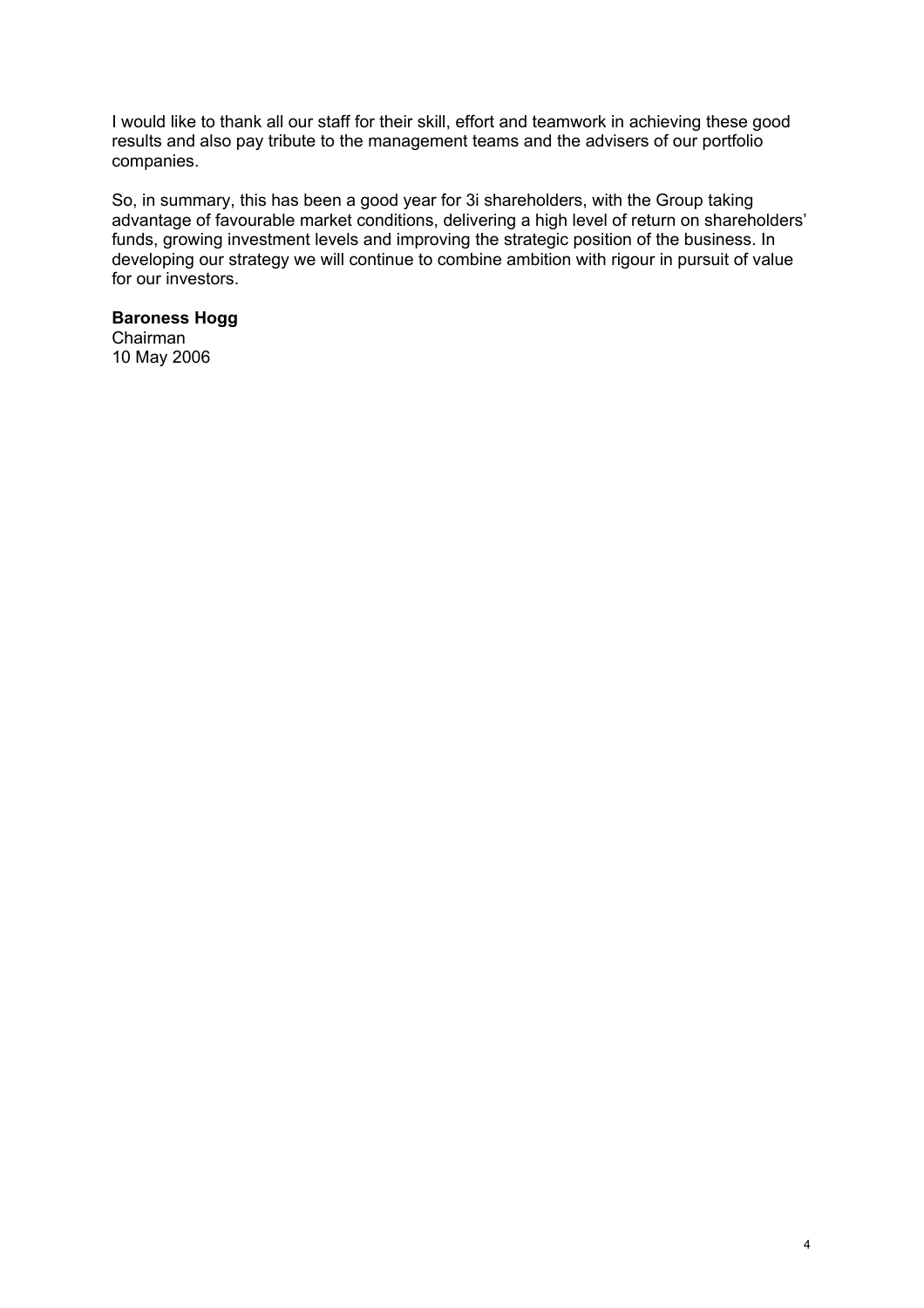## Chief Executive's statement

I am pleased to report a very good set of full year financial results and further progress in implementing the plans we set for the business over the past 18 months. In particular, these results provide tangible evidence of the continued success of our Buyout business and the benefits of the recent strategic changes made to the models for our Growth Capital and Venture Capital business lines.

Financing markets continue to be favourable, with the private equity markets giving high valuations to good assets. These conditions have provided the opportunity for us to achieve a record level of realisations and also realised profits. All of our business lines have been active sellers into these markets. Yet, at the same time, each of our three core business lines has increased its level of new investment. The most notable increase was within the Growth Capital business, reflecting its focus on larger deal sizes when compared to a year ago and the growing importance of Asia within our strategy.

The rate of growth in private equity markets over the last decade has, for many people, raised genuine questions as to the sustainability of returns and the relative advantages of this ownership model as the asset class becomes more mainstream. We continue to believe that there is more than ample opportunity and that the key issue for the Group is to leverage its competitive advantage in those particular markets which provide greatest returns over the mid term.

Our teams in Asia have been strengthened, our teams in the US are being reinforced and, more indirectly, we have made a number of investments in selected funds which can bring exposure to specific geographies or asset classes that we cannot achieve on our own.

We have recently completed a comprehensive strategic review of both our current and future business areas within the private equity field and, where appropriate, will continue to use our balance sheet to develop new business lines, and our knowledge-sharing culture and market access to attract new people to join us.

As part of this review, we have also looked in detail at the opportunities and structure of each of our current business lines. We have concluded that we should increase the mix of late-stage investment within our Venture Capital business, an area which particularly plays to our international differentiation. As a result of this change we have amended our cash to cash IRR target for this business line to 25%, with vintage year volatility of plus or minus 15%. We have also confirmed the opportunity for both this business and our Growth Capital business within the US, and are building our local teams accordingly.

I am very pleased with the further steps we have taken on our people agenda.

In a rapidly growing industry where experience is critical and personal compensation at the most senior levels is performance related and uncapped, it is critical to ensure that both the financial and non-financial elements of our people proposition are as competitive as they can be. To supplement the carry schemes which we have implemented across our business lines, we have also introduced market aligned co-investment schemes whereby members of our investing team make personal investments alongside 3i and third party investors' capital.

We have also made further changes to our internal organisation to ensure that we give our investing teams maximum flexibility to operate as self-standing partnerships with the same operational flexibility as their competitors, yet enable them to be both the beneficiaries of and contributors to the network of knowledge sharing that differentiates 3i from most firms within our field. Our Business review which follows, contains a number of examples showing this culture of cross-geography cross-business line co-operation at its very best.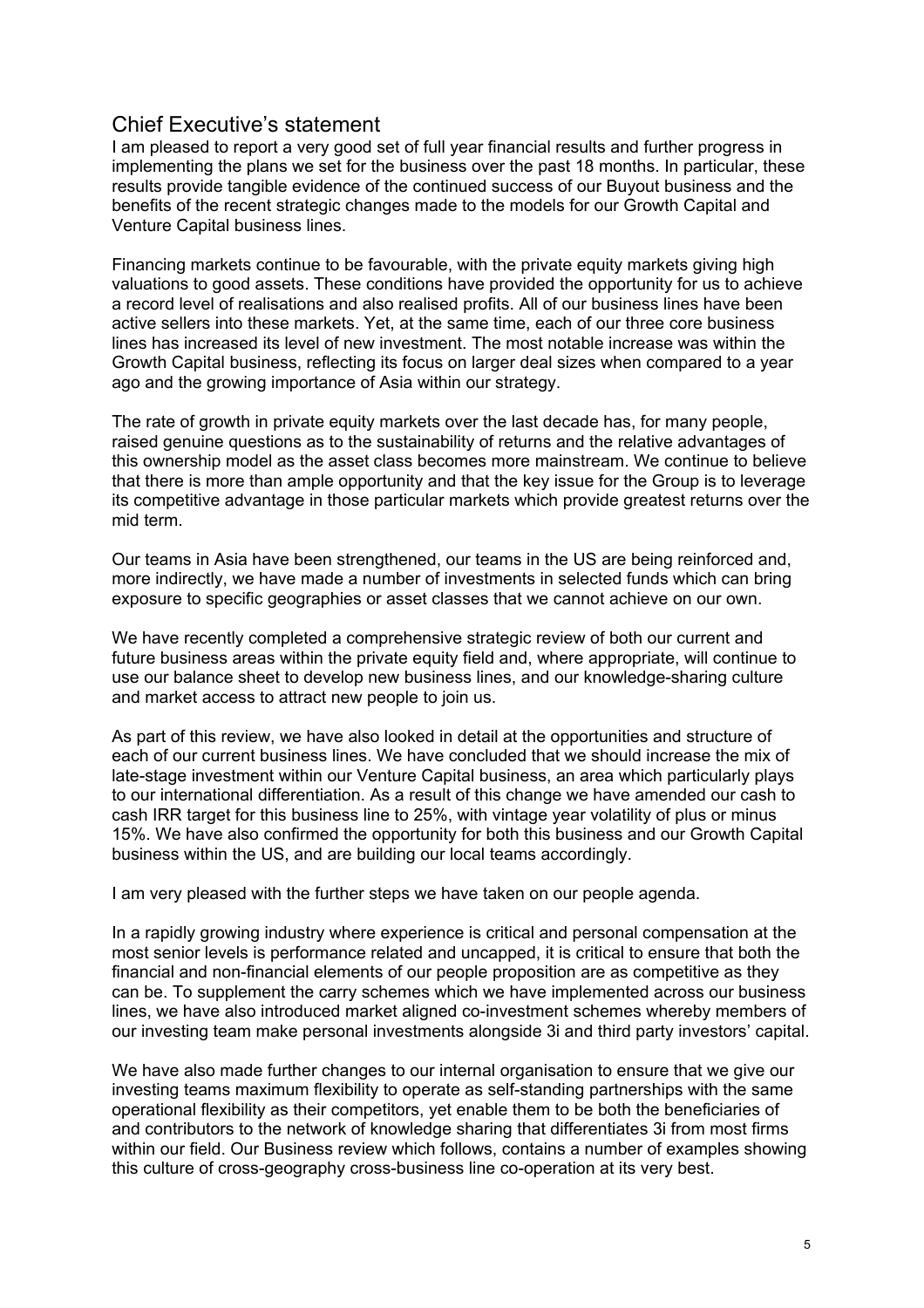To reflect the ambitious nature of our agenda, we have also created a Group Partnership, which brings together those senior business leaders who can make the broadest contribution to the further development and expansion of the firm.

The recent move of our London office to more modern premises has had a significant impact in terms of communications and produced an enhanced experience for visitors to 3i, as well as an improved working environment.

We have also reviewed our capital requirements over the coming period and, notwithstanding the significant level of opportunity we have identified, we believe it is appropriate to make a further return of cash to shareholders. Although accounting for the equity option within the Convertible Bond issued in 2003 has, under IFRS, reduced reported profits (and will continue to do so if we are successful in delivering shareholder value through an increase in the share price), the flexibility to satisfy the bond redemption in 2008 in either cash or shares provides a significant equity cushion should realisation markets slow for any reason.

Markets remain favourable and, although we expect our levels of realisations in the new financial year to be below last year's exceptional levels, we expect to increase our level of investment again if the present economic conditions continue.

With another very good set of results behind us, a detailed strategy for the future, and confidence high within the organisation, we remain determined to accelerate the development of 3i to deliver further shareholder value.

**Philip Yea**  Chief Executive 10 May 2006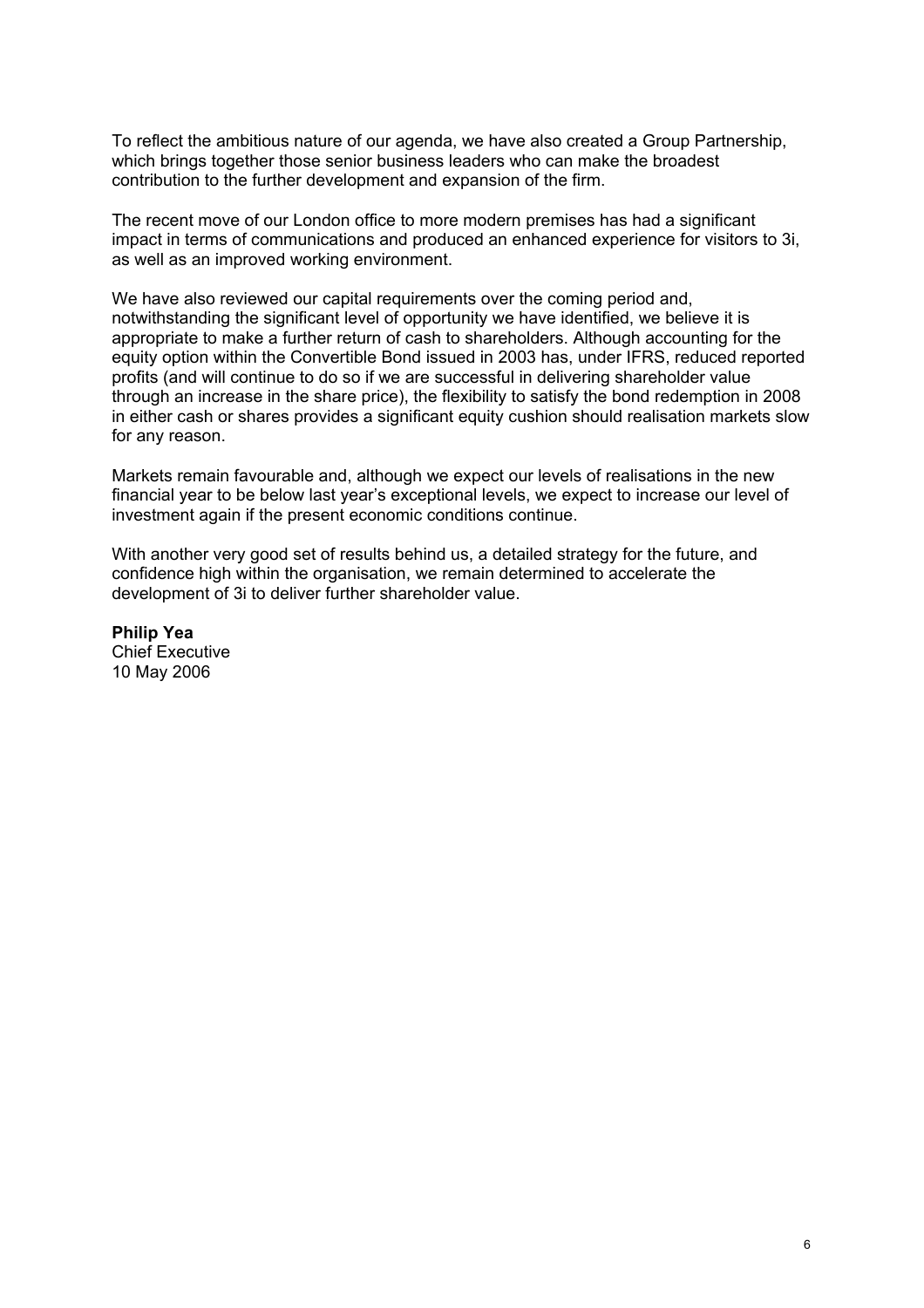## Business review

### **Group strategy**

Our strategy is to grow our assets and those the Group manages on behalf of third parties by using our relationships and knowledge to identify and invest in opportunities that can deliver high returns. Change provides opportunity, and as 3i operates across Europe, Asia and the US, the rapid rate of change in the global economy provides a significant number of investment opportunities where our knowledge and relationships, when combined with active management, can deliver real financial value.

We are constantly reviewing developments in the private equity markets, the competitiveness of our existing business lines and the potential to expand our access to good opportunities. Where appropriate, we use our capital to fund additional resources, to seed new proprietary business lines and to build relations with other investment managers who can give us exposure to an attractive market.

Our people are organised in self-standing teams whose structure is market-adapted, whose compensation is results-oriented, and which have as their principal objective the selection of the very best opportunities within our chosen asset classes. We seek to maximise our performance by the delivery of our collective knowledge and relationships to each investment opportunity. Our teams are both the contributors to, and the beneficiaries of, this culture of knowledge sharing.

Key to our strategy is attracting and developing people who can combine the requisite investment and professional experience with our cultural fit. Part of this culture is an active approach to managing development.

Our financial and risk management processes are focused on delivering targeted returns on asset specific pools of capital, whilst optimising the mix between returns on proprietary invested capital, income received from fees on third-party funds and setting appropriate leverage ratios.

#### **Our business**

#### **Group**

The Group's investment focus is on buyouts, growth capital and venture capital. At 31 March 2006: Buyouts represented 35% of our portfolio; Growth Capital 31%; and Venture Capital 20%.

Additionally, we have a portfolio of Smaller Minority Investments, which accounts for 14% of the portfolio. It is our objective to realise this portfolio progressively in the near term.

We are a knowledge-based company providing market access, insight for investment decision making and the ability to add significant value to the companies in which we invest.

We use our international network to identify and assess a wide range of investment opportunities, selecting only those that meet our return and quality criteria. Having made an investment, we then work in active partnership with the boards of our portfolio companies to create value through to the ultimate realisation of our investment.

We operate through a network of teams located in Europe, Asia and the US. Europe is our principal region with some 90% of the investment portfolio by value based in this market. We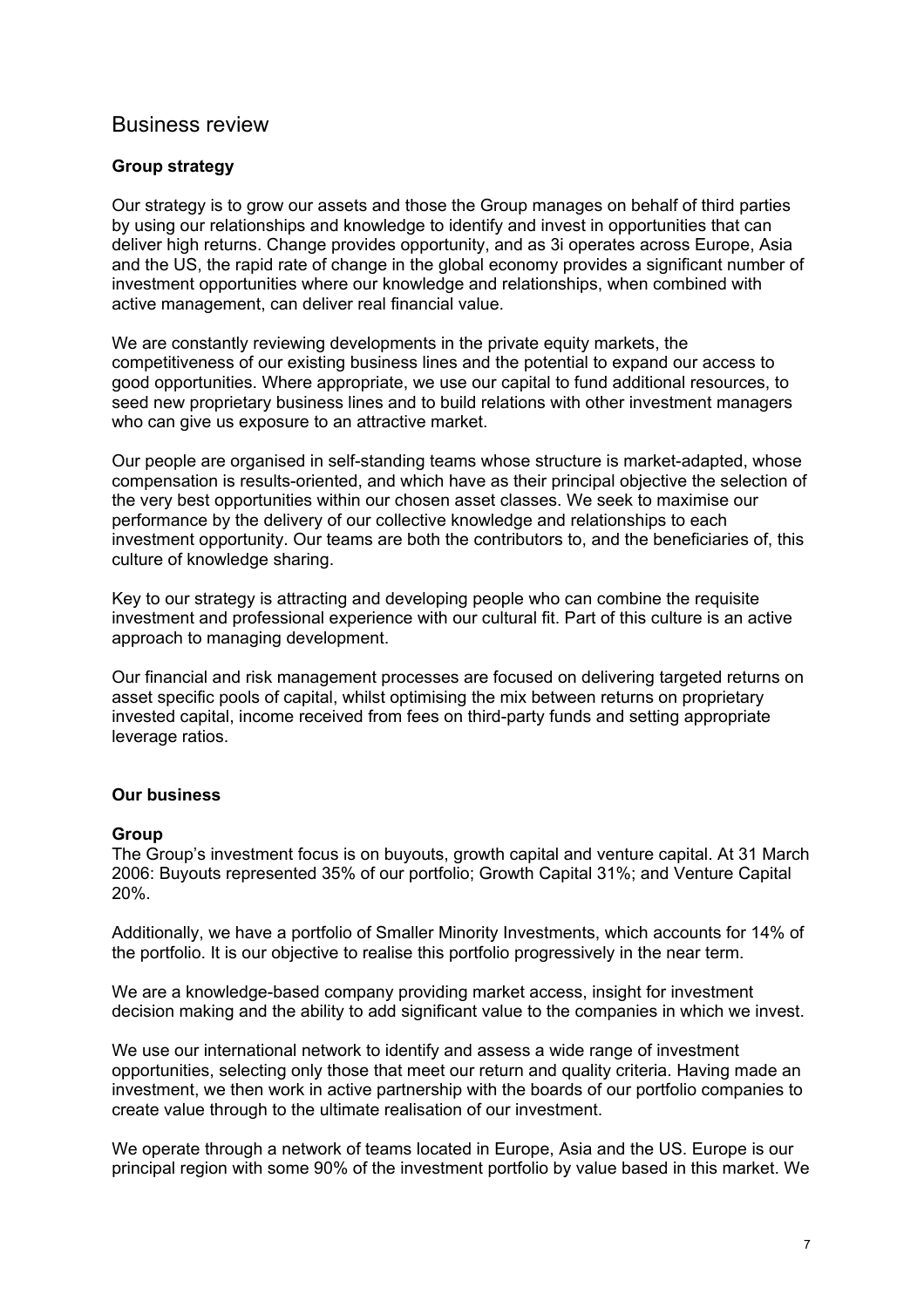continue to increase our presence in new markets. During the year, teams were formed in Shanghai and Mumbai and, most recently, in New York to extend our Growth Capital business.

Consistent with our strategy of investing in third-party private equity funds to gain market access and additional opportunities to add value to our portfolio, we made investments in Israel and Russia during the year. These accompany existing investments in funds in China, eastern Europe and Japan.

The benefits of having access to permanent capital from our own balance sheet also enable us to take a more flexible and longer-term approach to the structuring of individual investments.

#### **Buyouts**

This business line invests in European mid-market buyout transactions with a value of up to €1billion and targets around 15 investments per year. These investments typically involve 3i investing with co-investment funds managed by 3i. Investments are in businesses with development potential where we can work with an incentivised management team to grow value through operational improvements and by exploiting market opportunities. These businesses are generally sold by large corporates disposing of non-core activities, private groups with succession issues or, in the case of a secondary buyout, other private equity investors.

A key to our success is our international network, which enables us to access markets as a "local" participant and to apply to each opportunity the knowledge, skills and sector experience of our much larger pan-European resource. An intimate understanding of the economic model that drives the companies that we invest in is critical, as is the value creation plan that supports each investment decision.

Competition in the European buyout market is intense and the high level of historic returns achieved has continued to attract new entrants, including some non-traditional competitors, such as hedge funds.

Despite the strong competition, we are confident that through a combination of our scale, local knowledge and sector insight, we can build on our position as the leading European mid-market buyout house.

We will also actively review the opportunities to expand our Buyout business beyond Europe, particularly as we build Group-wide experience in Asia.

#### **Growth Capital**

Our Growth Capital business targets investments of between €10 million and €150 million, across a broad range of sectors, business sizes and funding needs. We aim to invest in between 20 and 30 such transactions per year and it is our strategy to continue to grow the average size of investment.

Growth capital investments typically involve 3i acquiring substantial minority stakes in privately-owned businesses at key points of change. Growth capital can be invested to accelerate organic growth, to fund acquisitions or to acquire shares from existing shareholders to resolve a succession or other ownership issue. With such minority positions, we seek to ensure a high level of influence to create value for shareholders.

Success in growth capital is increasingly driven by deep sector knowledge and the ability to add value to companies expanding internationally, through giving them access to 3i's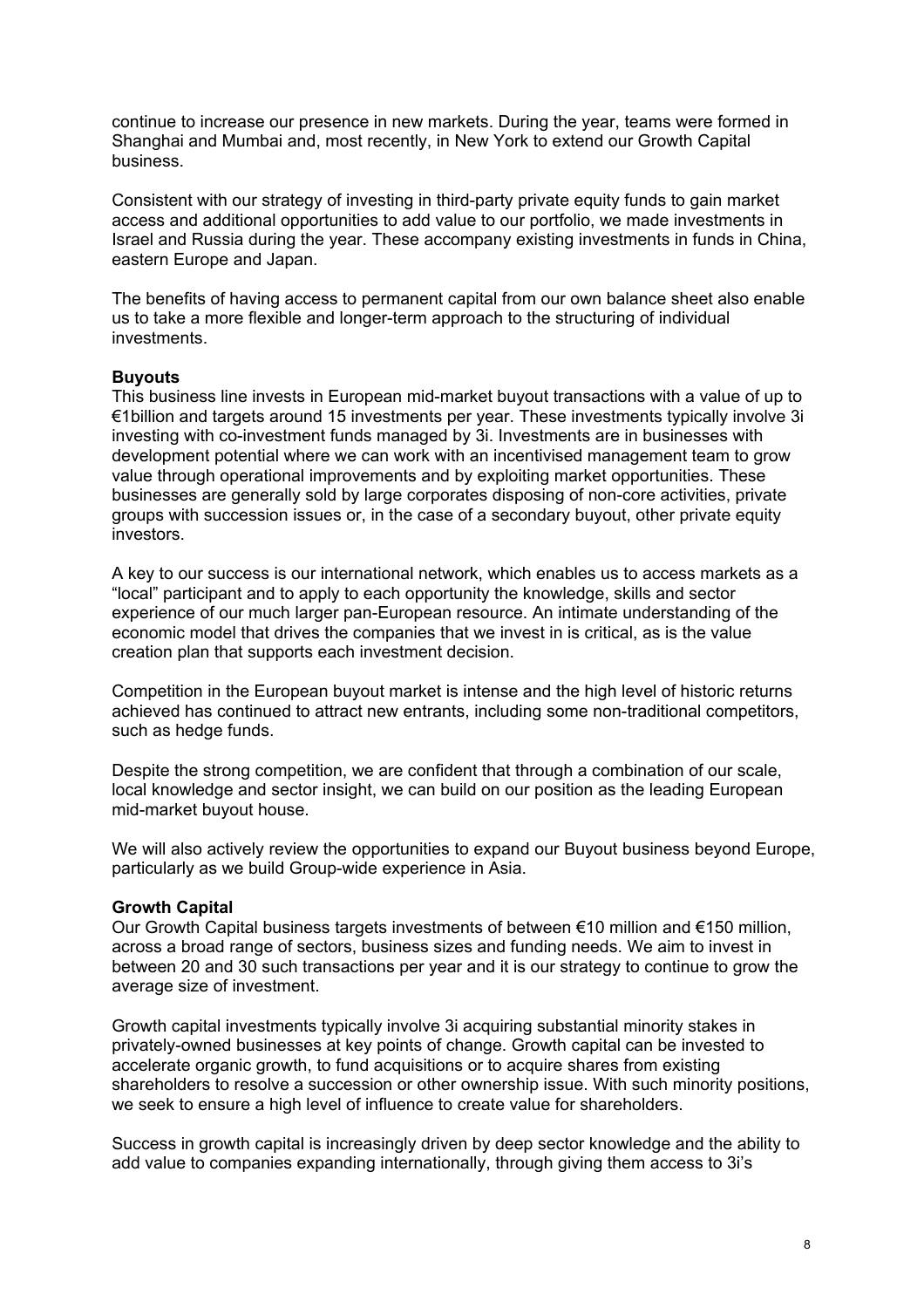network. These factors, combined with 3i's traditional strength in managing relationships with regional businesses and intermediaries, give 3i significant competitive advantage.

To date, our Growth Capital business has focused on the European and Asian markets where we have strong networks and relationships and see good opportunities to invest. During the year, we extended our reach by entering the US market.

The competitive environment in the growth capital market is more attractive than in the buyout market. Additionally, not all private equity funds' mandates provide the freedom to make minority investments. Our permanent capital differentiates us from other private equity investors, enabling us to make not only minority investments, but provide more flexible longer-term funding.

A dedicated infrastructure team has also been created within this business line with the goal of building a high-quality portfolio in this asset class. Our investment strategy here is threefold: direct investment in infrastructure projects; investment in infrastructure funds; and creating portfolios of infrastructure assets to bring to the market.

#### **Venture Capital**

Our Venture Capital business is focused on early and late-stage technology investing and targets investments in the range of  $\epsilon$ 2 million to  $\epsilon$ 50 million. The four main sub-sectors are: healthcare, communications, software and ESAT (Electronics, Semiconductors and Advanced Technologies).

The main geographic focus continues to be Europe and the US, though we have made venture investments in Asia. As venture businesses typically compete globally, each investment opportunity is reviewed by reference to the relevant global sub-sector's competitive landscape.

We work closely with each company we invest in to create a route map to becoming a scalable, successful business. We are a selective, active investor and we sit on the boards of the majority of companies in which we invest. We work in partnership with our investee management teams to add value by utilising 3i's global network of relationships. Through these relationships, we will often introduce new partners, customers and suppliers, and because our network is international, we can help young businesses to bridge the gap to new markets.

Our Venture Capital business has a prominent position in Europe with a strong track record of investment and divestment. Competition is strong in markets such as the UK, where many US firms are active. However, we continue to be well placed here and in other European venture markets. The US market is highly competitive but our global network, sector focus and international offering position 3i well alongside local firms.

#### **Our markets**

#### **Europe**

Europe is our principal geographic market, with the majority of our assets and investment activity being conducted in this region. Our business strategy is focused on harnessing our strong regional presence and deep sector experience.

2005 was a record year for the market, with the level of fundraising being twice that of the previous year and total investment increasing by 39%. A number of substantial buyout deals in the UK and across continental Europe were a major contributor to this record level of activity.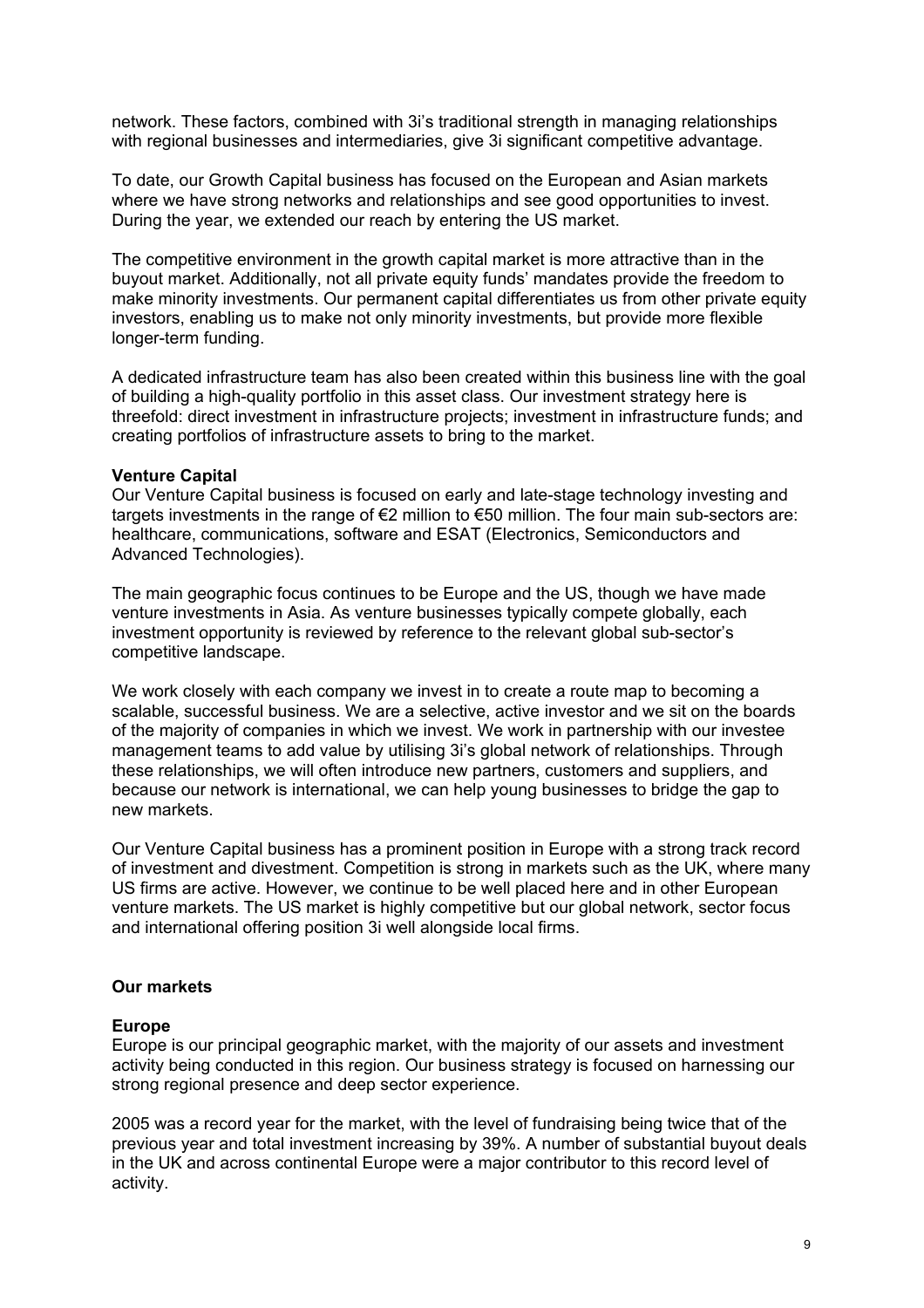European buyout investment increased by 44%, driven by increased M&A and secondary market activity, the return of trade buyers and improved IPO markets.

Activity levels in the growth capital market in 2005 were similar to 2004, although this market presents an excellent opportunity as the economy continues to restructure, sectors consolidate and companies seek to expand internationally.

The venture market is showing increased levels of investment and capital market activity.

The year also saw divestments in Europe at record highs as favourable exit conditions were prevalent. The return of trade buyers, improved IPO markets, secondary sales and increased M&A activity were all strong sources of exits.

#### **Asia**

This region comprises a number of stand-alone markets and each market has very different characteristics. Asian markets are in the growth phase and forecast macroeconomic growth rates make this a particularly attractive region for private equity investment.

At the present time, Asia is predominantly a growth capital market for 3i. However, we expect to develop Buyout and Venture Capital teams in the longer term.

Currently, India and China represent the highest potential private equity markets, although we will seek opportunities to develop our business in Japan, South Korea, and South East Asia.

In 2005 the Asian private equity industry has seen a very significant increase in incoming funds compared to 2004, with India leading the way. Investment increased 29%, with growth capital returning to prominence. Japan accounted for the largest proportion of capital returned to investors, followed by India and China. IPOs were the most preferred exit route, making up 50% of divestments, although trade sales remained the dominant exit route in Japan.

#### **The US**

Venture capital has been our focus in the US, where we have invested in both early and late-stage technology companies. During the year, we recruited a Growth Capital team to take advantage of the opportunities in this market and complement our investment teams in Europe and Asia.

The US continues to be the largest and most attractive venture capital market in the world. The market is characterised by a high level of competitiveness, access to technology and clusters of innovation, combined with significant numbers of serial entrepreneurs. Our leading competitors are typically niche partnerships operating domestically.

US venture capital investing in 2005 rose to its highest level since 2001. Market activity was based on the strong fundraising environment of 2004 and 2005, which contributed to increased investment levels. Improved exit markets, particularly for venture-backed companies, was another important contributor.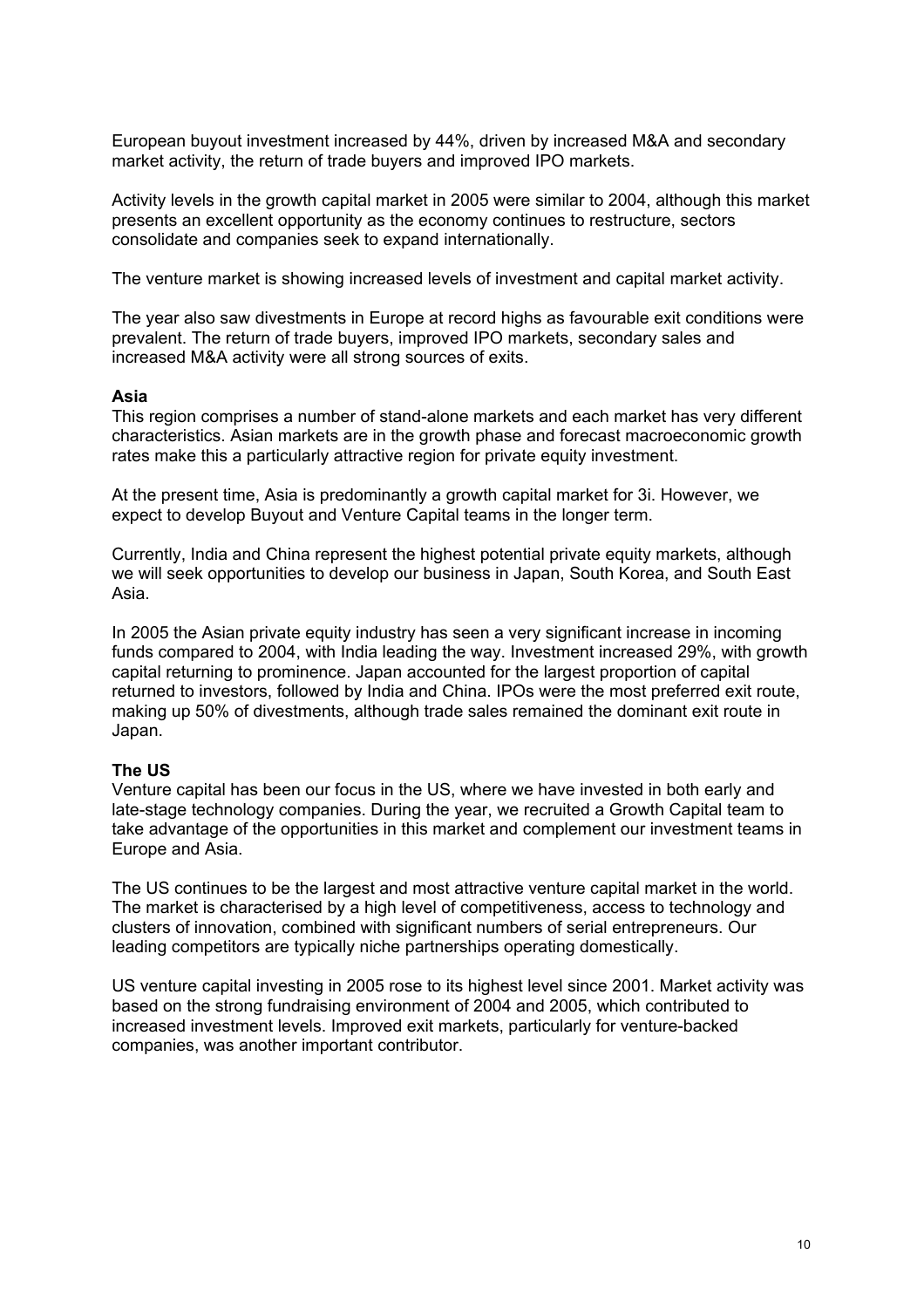#### **Group financial review**

#### **Total return**

3i achieved a total return for the year to 31 March 2006 of £831 million, which equates to a 22.5% return on restated opening shareholders' funds (2005: 15.2%). A key feature of this return is the very strong level of realised profits on disposal of investments where, throughout the year, we have benefited from good market conditions for sales.

#### **Total return**

|                                                                | 2006  | 2005           |
|----------------------------------------------------------------|-------|----------------|
|                                                                |       | (as restated)* |
|                                                                | £m    | £m             |
| Realised profits on disposal of investments                    | 576   | 250            |
| Unrealised profits on revaluation of investments               | 245   | 245            |
| Portfolio income                                               | 232   | 232            |
| Gross portfolio return                                         | 1,053 | 727            |
| Net carried interest                                           | 15    | (64)           |
| Fund management fees                                           | 24    | 30             |
| Operating expenses                                             | (211) | (177)          |
| Net portfolio return                                           | 881   | 516            |
| Net interest payable                                           | (17)  | (42)           |
| Exchange movements                                             | 47    | 13             |
| Movements in the fair value of derivatives                     | (78)  | 13             |
| Other                                                          | 19    | (2)            |
| Profit after tax                                               | 852   | 498            |
| Reserve movements (pension, property and currency translation) | (21)  | 3              |
| Total recognised income and expense ("Total return")           | 831   | 501            |

\*As restated for the adoption of IFRS.

As indicated in the table below, we have generated a very good level of gross portfolio return of £1,053 million (2005: £727 million), representing 24.4% on opening portfolio value (2005: 16.7%). Each of our core business lines has generated higher returns, with Venture Capital showing the most improved result over last year. Buyouts and Growth Capital are operating at the top end of their long-term target ranges, with returns of 29% and 26% respectively.

### **Return by business line** (£m)

|                                                  | <b>Buyouts</b> |      | Growth<br>Capital |      | <b>Venture</b><br>Capital |      | <b>SMI</b> |      | <b>Total</b> |                |
|--------------------------------------------------|----------------|------|-------------------|------|---------------------------|------|------------|------|--------------|----------------|
|                                                  | 2006           | 2005 | 2006              | 2005 | 2006                      | 2005 | 2006       | 2005 | 2006         | 2005           |
|                                                  |                |      |                   |      |                           |      |            |      |              | (as restated)* |
| Gross portfolio<br>return                        | 447            | 301  | 341               | 285  | 128                       | 76   | 137        | 65   | 1,053        | 727            |
| Return as % of<br>opening portfolio              | 29%            | 20%  | 26%               | 23%  | 17%                       | 11%  | 18%        | 7%   | 24%          | 17%            |
| Net portfolio return<br>Return as % of           |                |      |                   |      |                           |      |            |      | 881          | 516            |
| opening portfolio                                |                |      |                   |      |                           |      |            |      | 20%          | 12%            |
| Total return                                     |                |      |                   |      |                           |      |            |      | 831          | 501            |
| Total return as %<br>on opening<br>shareholders' |                |      |                   |      |                           |      |            |      |              |                |
| funds                                            |                |      |                   |      |                           |      |            |      | 22%          | 15%            |
| *As restated for the adoption of IFRS.           |                |      |                   |      |                           |      |            |      |              |                |

11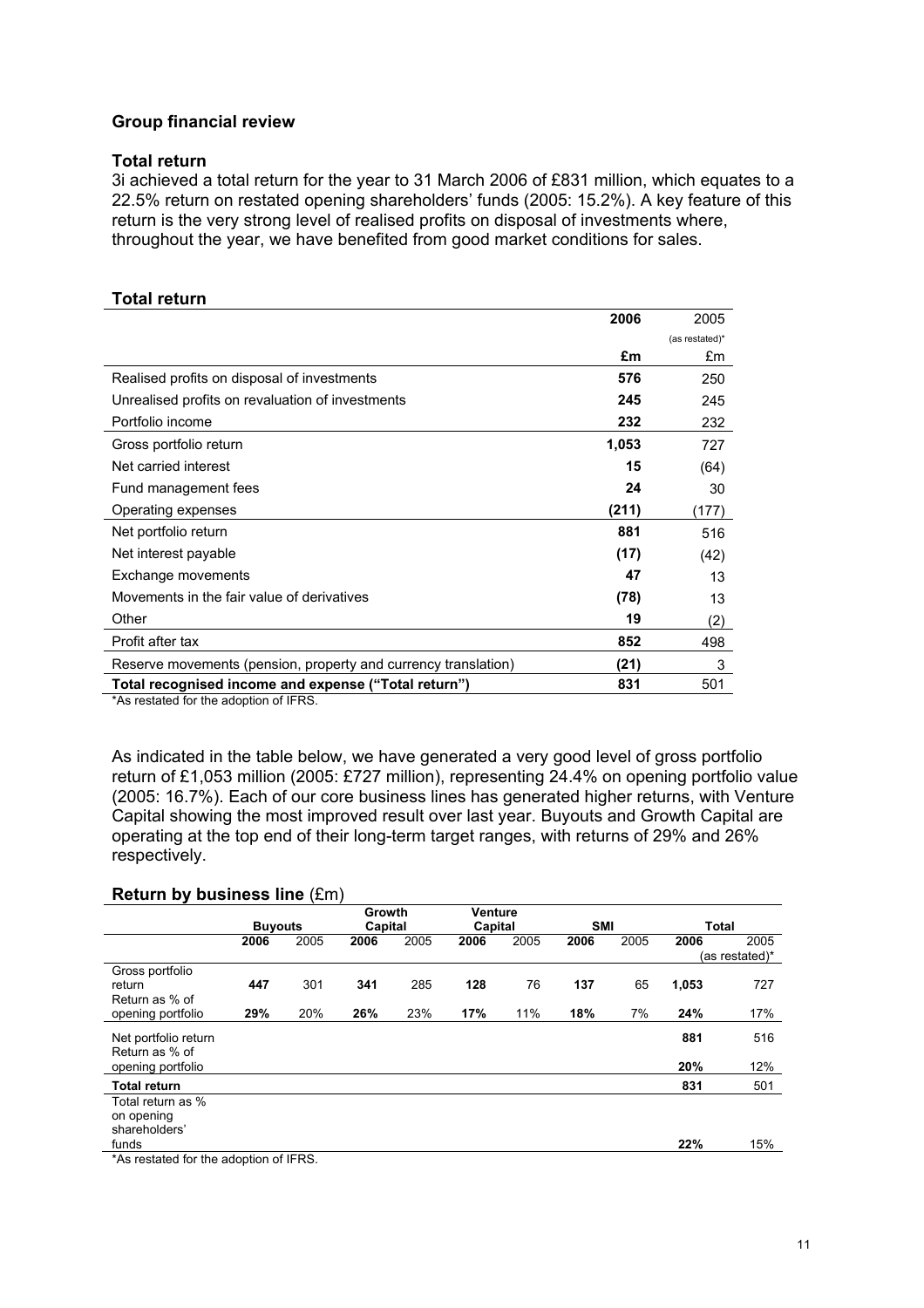The Group's gross portfolio return of 24% compares with 17% in 2005. After costs and carried interest, the net portfolio return is 20% (2005: 12%). The reduction of 4% from the gross level is below our anticipated range of 5% to 6%, as net carried interest benefited from significant carry receivable in the year.

Through gearing the balance sheet to an appropriate level, we would expect to enhance total return on opening shareholders' funds by some 4% from the net level. However, given the low level of gearing in our opening balance sheet, the benefit from leverage was below our long-term expectation.

#### **Investment**

3i invested a total of £1,110 million in the year, significantly up on the £755 million invested in 2005. Having entered the year with a very strong pipeline of new opportunities, some significant individual investments were made in the first half, including NCP (£96 million) and Giochi Preziosi (£61 million). The split of investment across our regions reflected our increasingly international focus, with 63% invested outside the UK. Investment, including coinvestment funds, totalled £1,322 million. Consistent with our strategy, the most notable increase by business line was within Growth Capital.

Across the Group we invested in 58 new assets in the year (2005: 67). We also increased our investment in established funds to gain exposure to new or emerging markets. We invested a total of £111 million (2005: £26 million), 10% of our total outlay, into these externally managed funds. This included five new funds into which we committed £242 million (of which £97 million was invested during the year), the largest of these being the  $I^2$ infrastructure fund (£79 million invested).

The average investment size in the other 53 new assets was £15 million (2005: £8 million), in line with our strategy of increasing deal size within the "mid-cap market" segment.

#### **Realisations and realised profits**

Realisation proceeds for the year were £2,207 million, an increase of 70% over 2005. The favourable market conditions experienced in the first six months continued throughout the second half, enabling strong realisations across all business lines. We also made further progress in selling down the SMI portfolio, realising £268 million from 278 investments. In total, 38% of our opening portfolio value was realised during the year.

In continental Europe realisations totalled £891 million (2005: £365 million), reflecting the maturity of the portfolio which we have built up in this region.

Realisations were made at a profit over opening carrying value of £576 million (2005: £250 million), representing an uplift on sale of 35%, and are stated net of write-offs of £66 million (2005: £37 million).

During the year, 15 of our portfolio companies achieved IPOs across nine different markets and £229 million of realisation proceeds were raised through sales at the time of flotation or subsequently. Sales from other quoted portfolio companies generated proceeds of £143 million.

Cash proceeds have also been generated through refinancing portfolio businesses where we have realised £168 million and through secondary buyouts, where we have sold 10 assets for £404 million.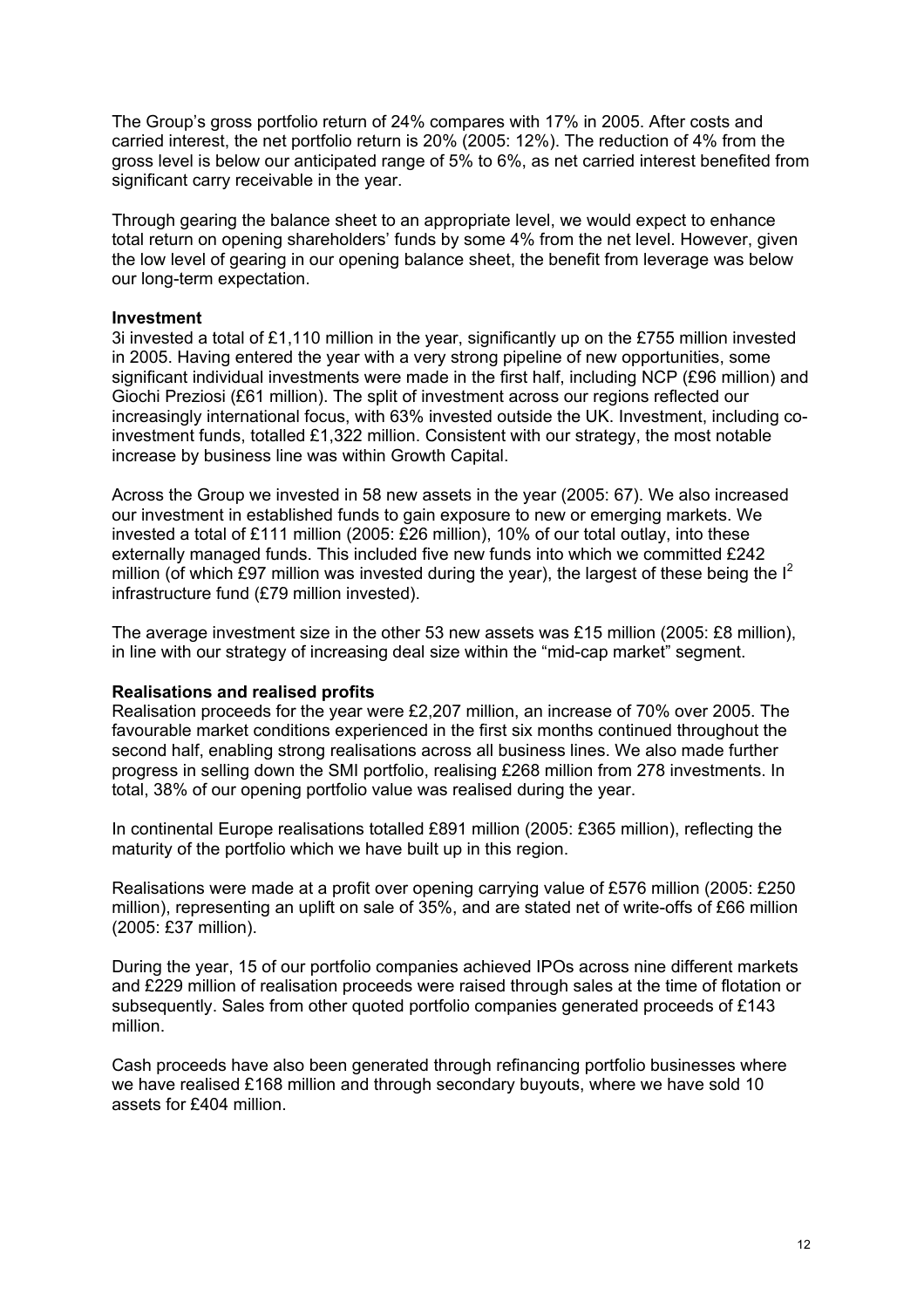#### **Unrealised value movement**

The unrealised profit on revaluation of investments was £245 million (2005: £245 million). An analysis of the components of this return is given in the following table.

|                                         | 2006 | 2005           |
|-----------------------------------------|------|----------------|
|                                         |      | (as restated)* |
|                                         | £m   | £m             |
| Earnings multiples (1)                  | 41   | 40             |
| Earnings                                | 95   | 20             |
| First-time uplifts (2)                  | 70   | 149            |
| Provisions (3)                          | (62) | (66)           |
| Up rounds                               | 3    | 36             |
| Uplift to imminent sale                 | 97   | 101            |
| Other movements on unquoted investments | (29) | (45)           |
| Quoted portfolio                        | 30   | 10             |
| <b>Total</b>                            | 245  | 245            |

#### **Unrealised profits/(losses) on revaluation of investments**

\*As restated for the adoption of IFRS.

(1) The weighted average earnings multiple applied to investments valued on an earnings basis increased from 12.0 to 12.2 over the year.

(2) The net valuation impact arising on investments being valued on a basis other than cost for the first time.

(3) Provisions against the carrying value of investments in businesses which may fail.

The aggregate attributable earnings of investments valued on an earnings basis at both the start and end of the year increased by 5%, giving rise to a value increase of £95 million (2005: £20 million).

Assets which were revalued on an imminent sale basis generated value uplifts of £97 million, reflecting the good realisations pipeline at the year end.

#### **Portfolio income**

Portfolio income of £232 million (2005: £232 million) includes reduced depreciatory dividends (arising on the sale of more mature assets), offset by increased interest income from a number of new higher-yielding investments. Negotiation fees for new investments have risen with increased investment levels.

#### **Net carried interest**

Carried interest payable for the year was £64 million, which is offset by carry receivable of £79 million.

Carried interest payable is broadly in line with last year's level, despite the increase in proceeds, as a number of realisations were from early vintages with no associated carry schemes, or from carry schemes which have yet to reach the hurdle at which carry payable is accrued.

Carry receivable of £79 million relates primarily to Eurofund III, 3i's 1999 pan-European fund, whose cumulative performance in the first half passed through the point at which carried interest receivable within 3i's financial statements is triggered. The accrual at 31 March 2006 has been calculated on a fair value basis and includes carry receivable relating to realised and unrealised value increases arising on assets in more recent vintages, including Eurofund IV.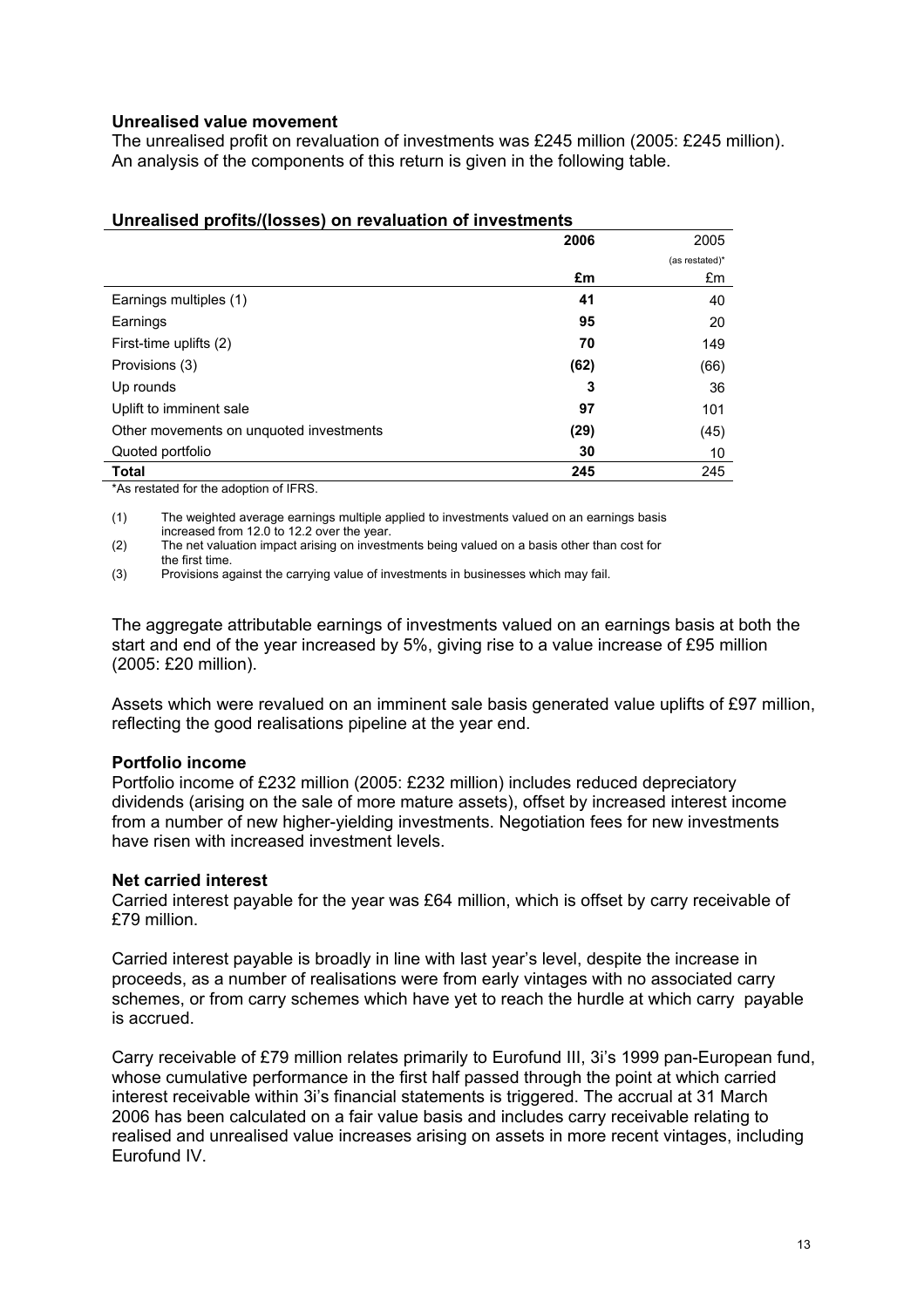#### **Costs**

Operating expenses totalled £211 million (2005: £177 million). The increase over last year reflects higher variable remuneration costs arising on the improvement in total returns and costs associated with implementing new strategic initiatives. Operating expenses include a charge in respect of share-based payments, to reflect the fair value of options and other share-related rewards granted to employees, of £8 million (2005: £6 million).

Net interest payable for the year was £17 million, reflecting the considerable fall in net borrowings resulting from our net realisation proceeds and an increase in the proportion of borrowing in non-sterling currencies for which interest rates were more favourable during the year.

#### **Other movements**

Unrealised value movements in the fair value of derivatives of  $E(78)$  million were recognised in the income statement for the first time, having adopted IFRS.  $E(75)$  million of this movement relates to the valuation of the equity derivative embedded in the €550 million 2008 Convertible Bond. The movement is the product of a number of factors, the most significant of which was the increase in the Company's share price of 40% in the year.

Exchange movements of £47 million arose in respect of the US dollar denominated investment portfolio. As the dollar strengthened relative to sterling, the currency risk relating to this portfolio is now substantially hedged.

#### **Cash flows**

Net cash inflow for the year was £550 million, reducing net borrowings, including the Convertible Bond, to £56 million at 31 March 2006 (2005: £545 million).

During the year, capital was returned to shareholders through the payment of £245 million by way of a special dividend of 40.7p per share and a further £222 million of on-market share buy-backs, as approved by shareholders at an Extraordinary General Meeting following the 2005 Annual General Meeting.

#### **Capital structure**

3i's capital structure comprises a combination of shareholders' funds, long-term borrowing, short-term borrowing and liquid treasury assets and cash. In managing our capital structure, we seek to balance the current needs of the business with our ability to support new business growth. Total shareholders' funds at 31 March 2006 were £4,006 million (2005: £3,699 million), the main components being capital reserves of £3,110 million, revenue reserves of £263 million and share capital and share premium of £668 million.

Total Group borrowings at 31 March 2006 were £1,474 million, which is repayable as follows: £231 million, less than one year; £643 million, between one and five years; and £600 million, greater than five years. At the year end, 3i had committed and undrawn borrowing facilities of £488 million, and cash and liquid assets totalling £1,955 million. Additionally, as noted above, in 2003, 3i issued a €550 million Convertible Bond due in 2008.

#### **Gearing**

3i's listed status and permanent capital structure enables the Group to enhance returns to shareholders through leveraging our equity. The Board's view is that a gearing ratio of debt to shareholders' funds set between 30% and 40% is appropriate across the cycle, given the current investment profile.

Despite growing our investment by 47% and returning £467 million of capital to shareholders, during the year the exceptionally high level of realisations caused gearing at 31 March 2006 to fall to 1% (2005: 15%).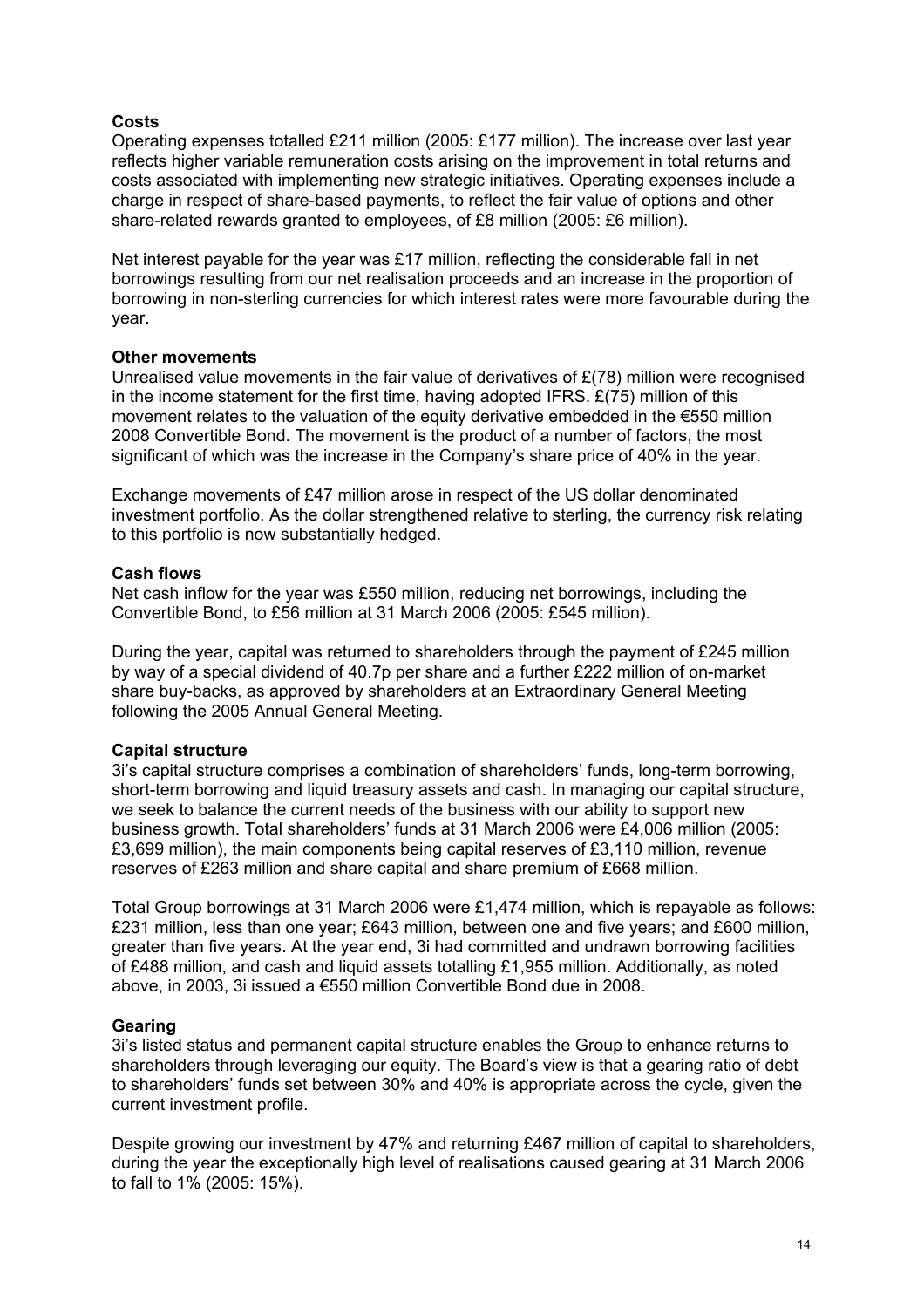Taking account of future cashflow projections and the development plans of the business, the Board has proposed a further return of £700 million by means of a bonus issue of listed B shares accompanied by a share consolidation designed to maintain comparability of share price and earnings per share. This is currently expected to take place in July 2006.

#### **Growth in diluted net asset value**

Diluted net asset value ("NAV") per share was 739p at 31 March 2006, which compares with 614p at 31 March 2005, an increase of 125p, reflecting the strong results for the year.

#### **Portfolio**

The value of the portfolio at 31 March 2006 was £4,139 million (2005: £4,317 million). The reduction in portfolio value resulted from the high level of realisations in the year. Other movements include transfers of assets into the portfolio previously held through joint ventures and the currency movement in the year.

At 31 March 2006, 6% of the portfolio value was held in investments in quoted companies (2005: 5%).

The number of investments in the portfolio continues to fall, reflecting the high number of realisations in the year, our policy to seek investment opportunities in fewer larger deals and our strategy to reduce portfolio numbers within SMI. At 31 March 2006, the number of investments stood at 1,087 (excluding SMI: 561), down from 1,502 (excluding SMI: 695) at the beginning of the year.

#### **Accounting policies**

As a result of the Group's adoption of IFRS, certain accounting policies have been amended. Prior year figures have been restated so as to provide meaningful comparison with the results for the year to 31 March 2006.

The major changes are as follows:

- derivative financial instruments are now held at fair value and any movements in value taken to the income statement;
- a charge is made in the income statement in respect of share-based payments based on the intrinsic value of awards at grant date;
- foreign currency items in the Group's income statement are converted at the actual exchange rate and not the year end rate;
- dividends declared after the balance sheet date are not recognised as a liability at the balance sheet date.

There have been no significant changes to 3i's valuation policy in the year. However, to comply with IFRS, discounts are no longer applied to market prices and quoted investments are valued at bid price rather than mid price.

#### **Buyouts**

#### **Gross portfolio return**

The Buyout business generated a gross portfolio return of 29% for the year to 31 March 2006 (2005: 20%), which is at the top end of our target return range across the economic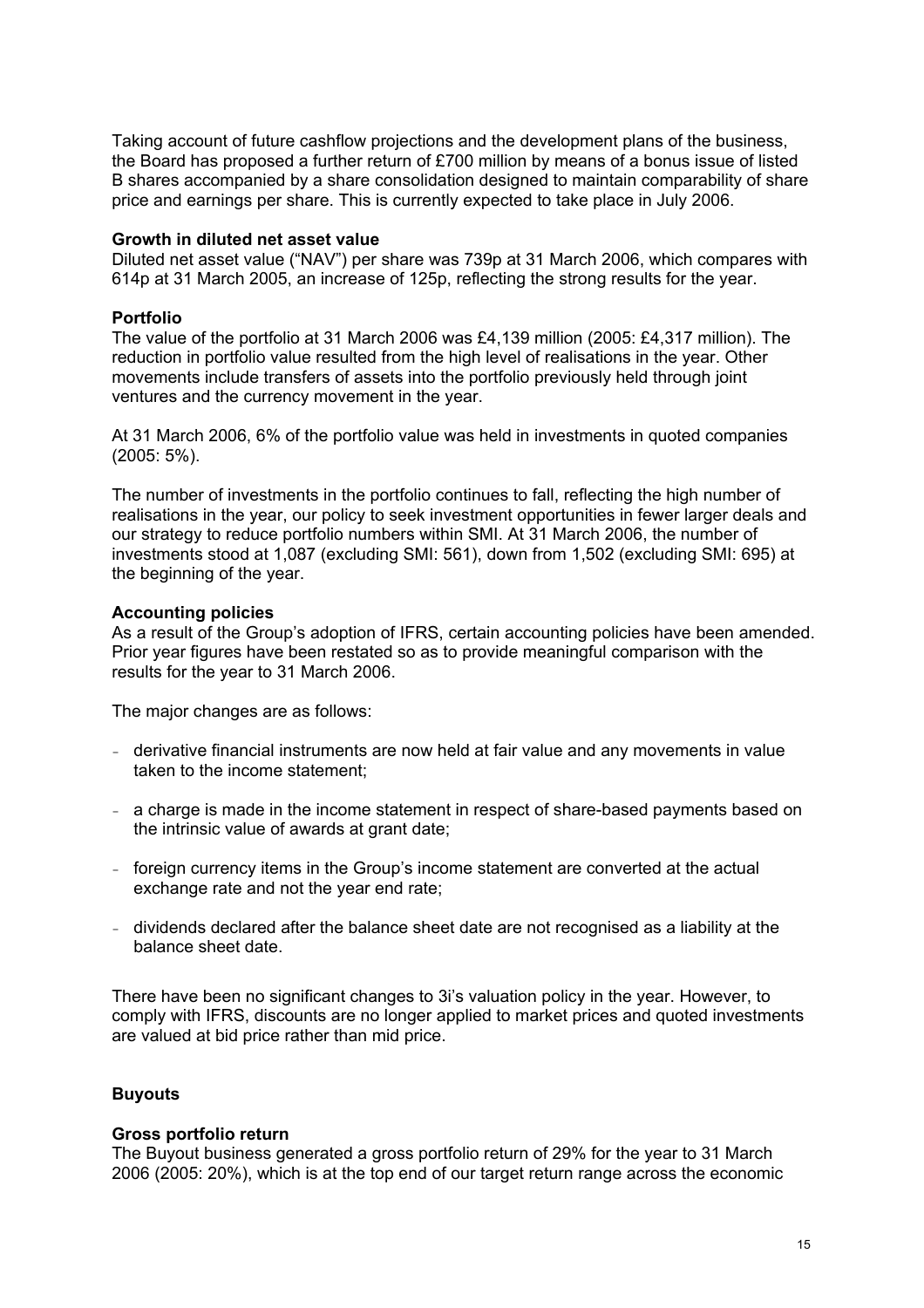cycle. The business has now achieved or exceeded its target in each of the last three financial years through a combination of investment discipline and a favourable market environment.

#### **Investment and realisations**

Investment (excluding third party co-investment funds) for the 12 months to 31 March 2006 was £451 million (2005: £338 million). Investment levels were good, particularly in the first six months of the year, when the pipeline for new investment was exceptional. The lower level of investment in the second half reflects the continued competitive conditions in the European buyout market. Despite these competitive conditions, the business generated significant deal flow through its pan-European origination capability.

Realisations (excluding third party co-investment funds) for the same period were very strong with £877 million of realisation proceeds being generated (2005: £505 million). This reflected the underlying quality of the assets in the portfolio and the continued buoyant financial markets.

#### **Portfolio health**

The underlying health of our Buyout portfolio has been good since the new business model was introduced in 2001. The strong performance of the portfolio is underpinned by the low loss rate that we have seen on our investments in Eurofunds III and IV, which at the year end stood at 3% of investment cost.

#### **Fund management**

The third party co-investment funds that 3i raises are co-invested alongside our own capital when financing buyouts. In the year to 31 March 2006, 3i earned fee income of £24 million (2005: £27 million) from the management of private equity funds. In addition, 3i receives carried interest in respect of the performance of these funds. During the year, 3i recognised £79 million of carry receivable which relates primarily to Eurofund III, 3i's 1999 pan-European Buyout fund.

Our Buyout business is currently investing Eurofund IV, the €3.0 billion fund that was raised in 2003. The fund was 75% committed at 31 March 2006 and, consistent with industry fund raising practices, 3i intends to raise its Eurofund V mid-market buyout fund during the financial year ending 31 March 2007.

#### **Growth Capital**

#### **Gross portfolio return**

The Growth Capital business generated a gross portfolio return of 26% to 31 March 2006 (2005: 23%). This is the third consecutive year that the Growth Capital business has generated returns at the higher end of its return objectives.

#### **Investment and realisations**

Investment for the 12 months to 31 March 2006 was £497 million (2005: £263 million). The increase in investment was driven by several factors, including a focus on larger investments and a good contribution from our new infrastructure team. During the year, 22 new investments were made at an average of £20 million (2005: £6 million).

Included in the investment total were investments of £108 million made in other funds including  $I^2$ , the UK infrastructure fund, and CDH China Growth Capital Fund II.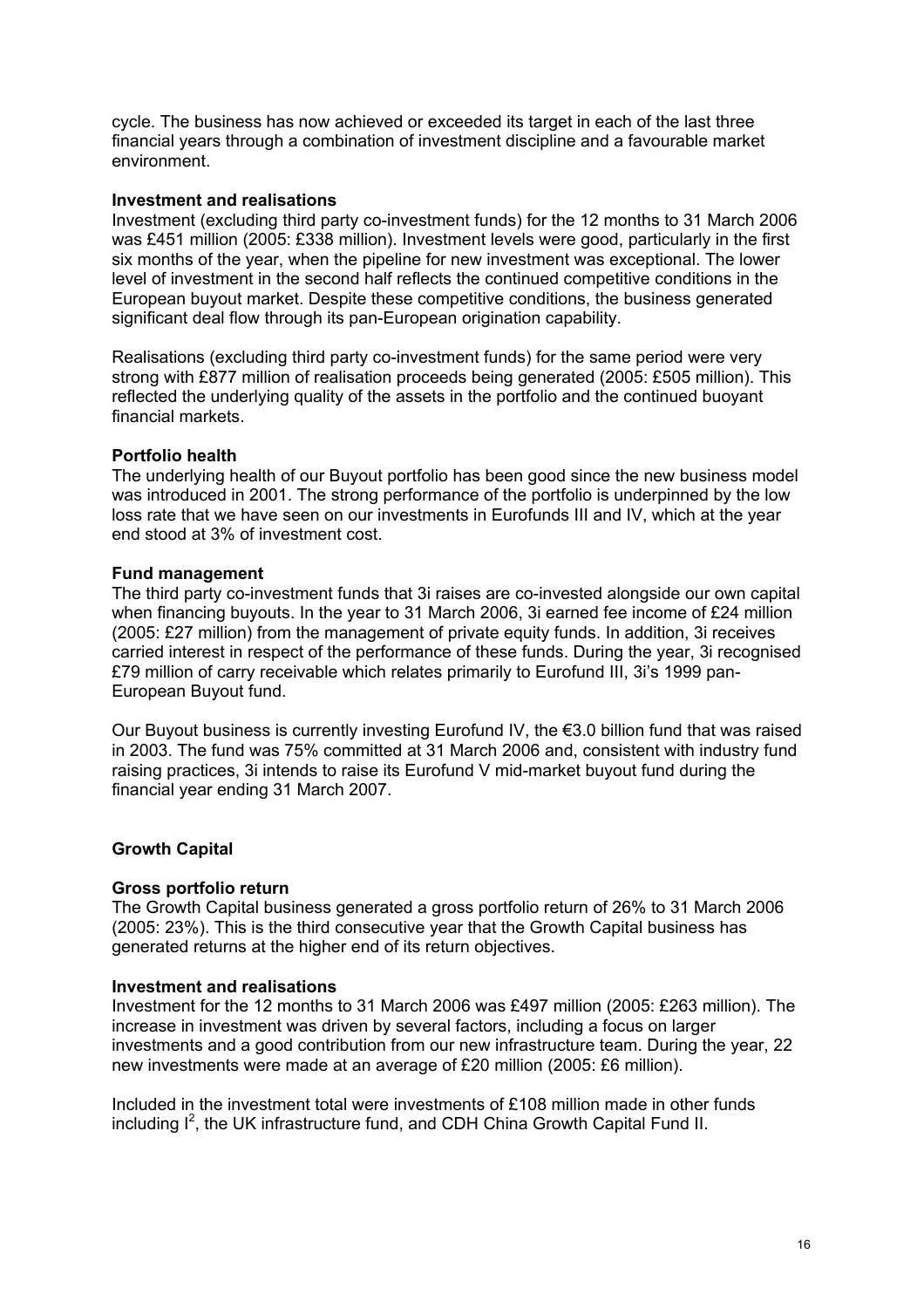Realisation proceeds of £855 million were very strong and significantly higher than last year (2005: £443 million). This strong performance reflects the underlying quality of the assets in the Growth Capital portfolio and the continued buoyant financial markets.

Regionally, the UK accounted for 53% of Growth Capital realisations, continental Europe accounting for 34% at £293 million was up from £103 million in 2005. Asia delivered £66 million of Growth Capital realisations (2005: £6 million).

#### **Portfolio health**

The underlying health of our Growth Capital portfolio is good. At 31 March 2006, 84% of our investments were classified as healthy, against a three year rolling average of 74%. This reflects improved investment disciplines combined with investing in larger and more established businesses in our recent vintages.

#### **Venture Capital**

#### **Gross portfolio return**

The Venture Capital business generated a gross portfolio return of 17% to 31 March 2006 (2005: 11%). This improvement in performance was driven by a number of factors, most importantly organisational changes made to integrate the team into a truly international partnership across Europe and the US and enhanced portfolio management disciplines.

As returns have improved in our Venture business, so has the amount of investment in latestage technology increased. When compared with early-stage technology, late-stage has lower return characteristics, but considerably less volatility. In the year to 31 March 2006, 44% of our Venture Capital investment was in late-stage and we anticipate that this percentage could rise to as much as 70% in the near term.

We have therefore reviewed the return objectives for our Venture Capital business in the light of this changing mix, and adjusted both the volatility and the overall return objectives as a consequence. The new gross portfolio return objective for the business remains higher than that for Buyouts and Growth Capital at 25%, and vintage year and cyclical volatilities have been set at 15% and 7% respectively.

#### **Investment and realisations**

Investment for the 12 months to 31 March 2006 was £156 million (2005: £143 million). It is the team's objective to invest between £175 million and £225 million per annum.

Realisation proceeds of £207 million were 33% higher than last year (2005: £156 million). The increase in realisations reflects an increased appetite of corporate buyers and, to a degree, the public markets for venture capital companies. Six Venture Capital portfolio companies achieved a flotation during the year, with the healthcare, drug discovery and software sectors being particularly active.

#### **Portfolio health**

At 31 March 2006, 67% of our Venture investments were classified as healthy, against a three year rolling average of 65%. These levels are consistent with the higher risk return profile of venture capital investing.

#### **Risk management**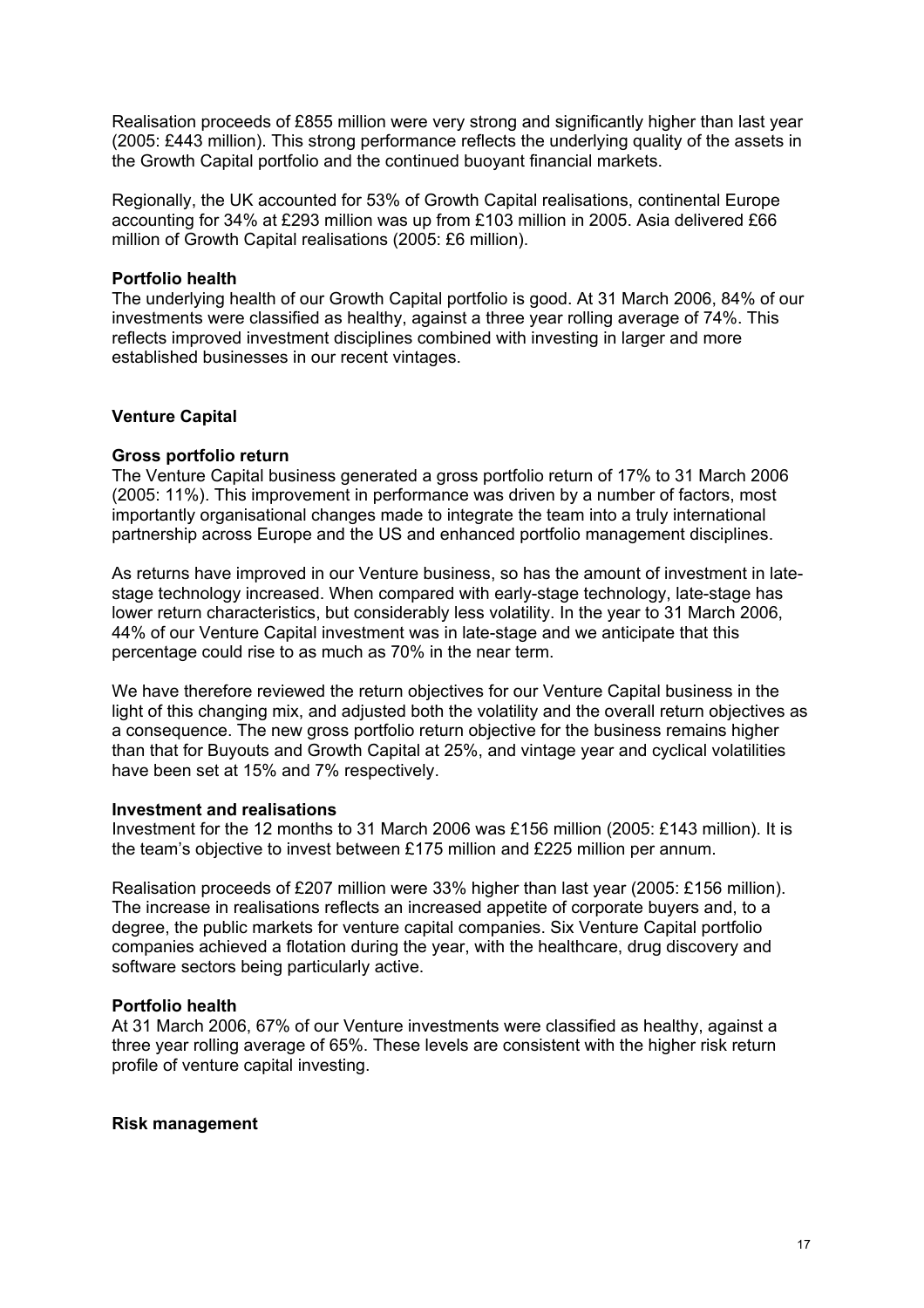3i has a comprehensive risk management framework which provides a structured and consistent process for identifying, assessing and responding to risks in relation to the Group's strategy and business objectives.

As part of this process, risks are considered across the following broad categories:

| External             | Risks arising from political, legal, regulatory, economic<br>policy and competitor changes                                                                                                                                |
|----------------------|---------------------------------------------------------------------------------------------------------------------------------------------------------------------------------------------------------------------------|
| <b>Strategic</b>     | Risks arising from the analysis, design and implementation<br>of the Group's business model, and key decisions on<br>investment levels and capital allocations                                                            |
| Investment           | Risks in respect of specific asset investment decisions, the<br>subsequent performance of an investment or exposure<br>concentrations across business line portfolios                                                     |
| Treasury and funding | Risks arising from (i) uncertainty in market prices and rates,<br>(ii) an inability to raise adequate funds to meet investment<br>needs or meet obligations as they fall due, or (iii)<br>inappropriate capital structure |
| Operational          | Risks arising from inadequate or failed processes, people<br>and systems or from external factors affecting these                                                                                                         |

Risk management operates at all levels throughout the Group, across business lines, geographies and professional functions. It is monitored by a combination of the Board, the Audit and Compliance Committee, Management Committee and Risk Committee, supported by the Group Risk Assurance and Audit, and Group Compliance functions. The Risk Committee meets four times a year to oversee movements in risk exposures across the Group and recommends appropriate responses. Its membership includes senior representatives from investment and professional services functions.

Given their fundamental significance to the Group, investment and treasury and funding risks are managed by specific processes which are described below.

#### **Investment risk**

3i's investment appraisal is undertaken in a rigorous manner. This includes approval by the relevant business line partnerships, and where appropriate, peer review by executives from other business lines, and our international network of industry and sector specialists. Investments over £5 million are presented to an Investment Committee chaired by one of our Group Partners and comprising some of our senior investment executives.

Having made our investment decision, a rigorous process is put in place for managing the relationship with the investee company for the period through to realisation. This can include board representation by a 3i investment executive and regular internal asset review processes.

3i invests across a range of economic sectors. The portfolio is subject to periodic reviews at both the business line and Group levels to ensure that there is no undue exposure to any one sector. The valuation of 3i's unquoted portfolio and opportunities for realisation depend to some extent on stock market conditions and the buoyancy of the wider mergers and acquisitions market.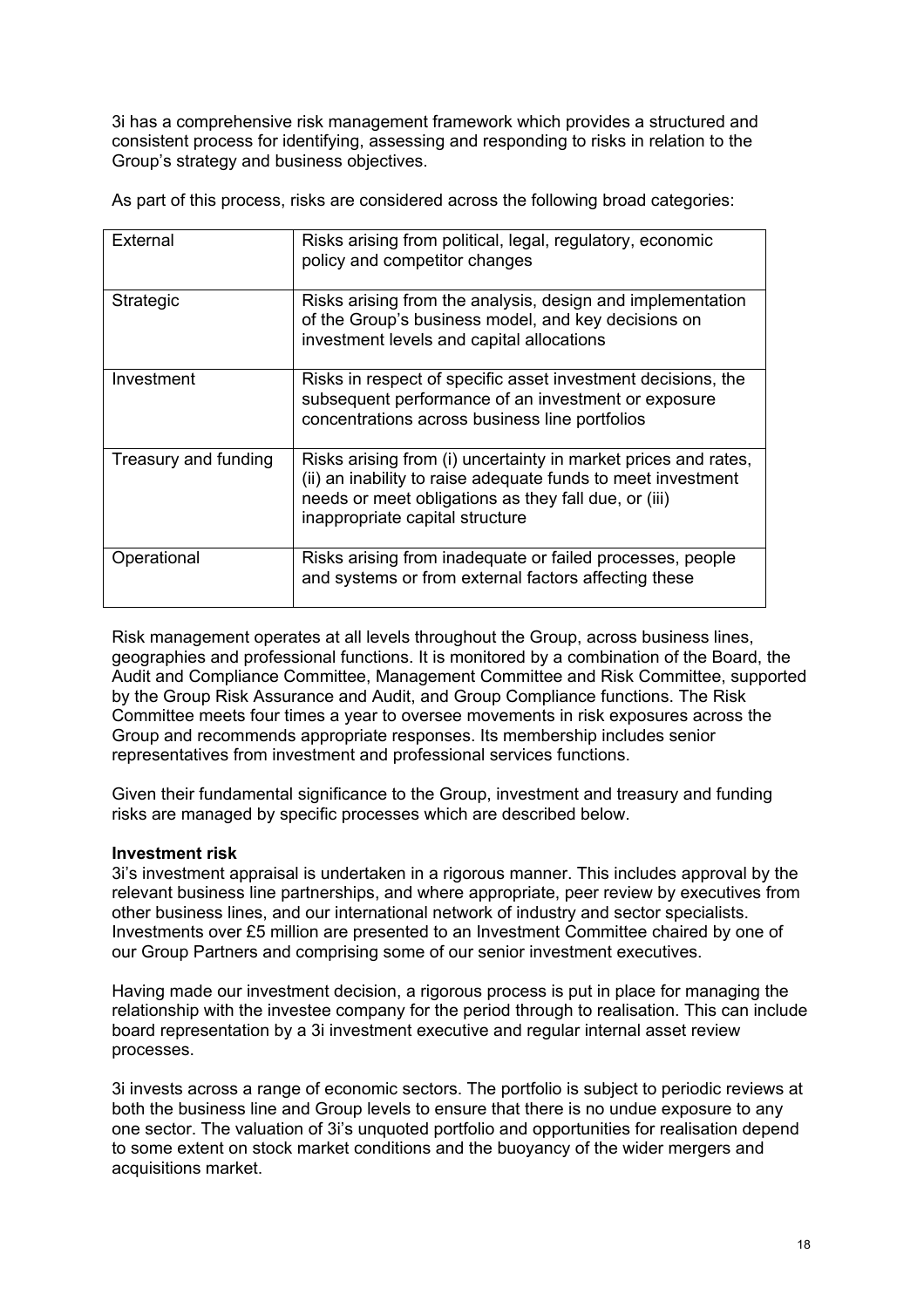#### **Treasury and funding risk**

3i's funding objective is that each category of investment asset is broadly matched with liabilities and shareholders' funds according to the risk and maturity characteristics of the assets, and that funding needs are met ahead of planned investment.

**Credit risk** 3i's financial assets are predominantly unsecured investments in unquoted companies, in which the Board considers the maximum credit risk to be the carrying value of the asset. The portfolio is well diversified and, for this reason, credit risk exposure is managed on an asset-specific basis by individual investment managers.

**Liquidity risk** During the financial year, 3i generated a cash surplus of £1,089 million (2005: £562 million) from its investing activities and cash resources at the end of the period amounted to £1,955 million (2005: £1,199 million). In addition, the Group had available to it undrawn committed facilities of £488 million at 31 March 2006 (2005: £764 million).

**Price risk** The valuation of unquoted investments depends upon a combination of market factors and the performance of the underlying asset. 3i does not hedge the market risk inherent in the portfolio but manages asset performance risk on an asset specific basis.

**Foreign exchange risk** 3i reports in sterling and pays dividends from its sterling profits. The Board seeks to reduce structural currency exposures by matching assets denominated in foreign currency with borrowings in the same currency. The Group makes some use of derivative financial instruments to effect foreign exchange management.

#### **Interest rate risk**

3i has a mixture of fixed and floating rate assets. The assets are funded with a mixture of shareholders' funds and borrowings according to the risk characteristics of the assets. The Board seeks to minimise interest rate exposure by matching the type and maturity of the borrowings to those of the corresponding assets. Some derivative financial instruments are used to achieve this objective.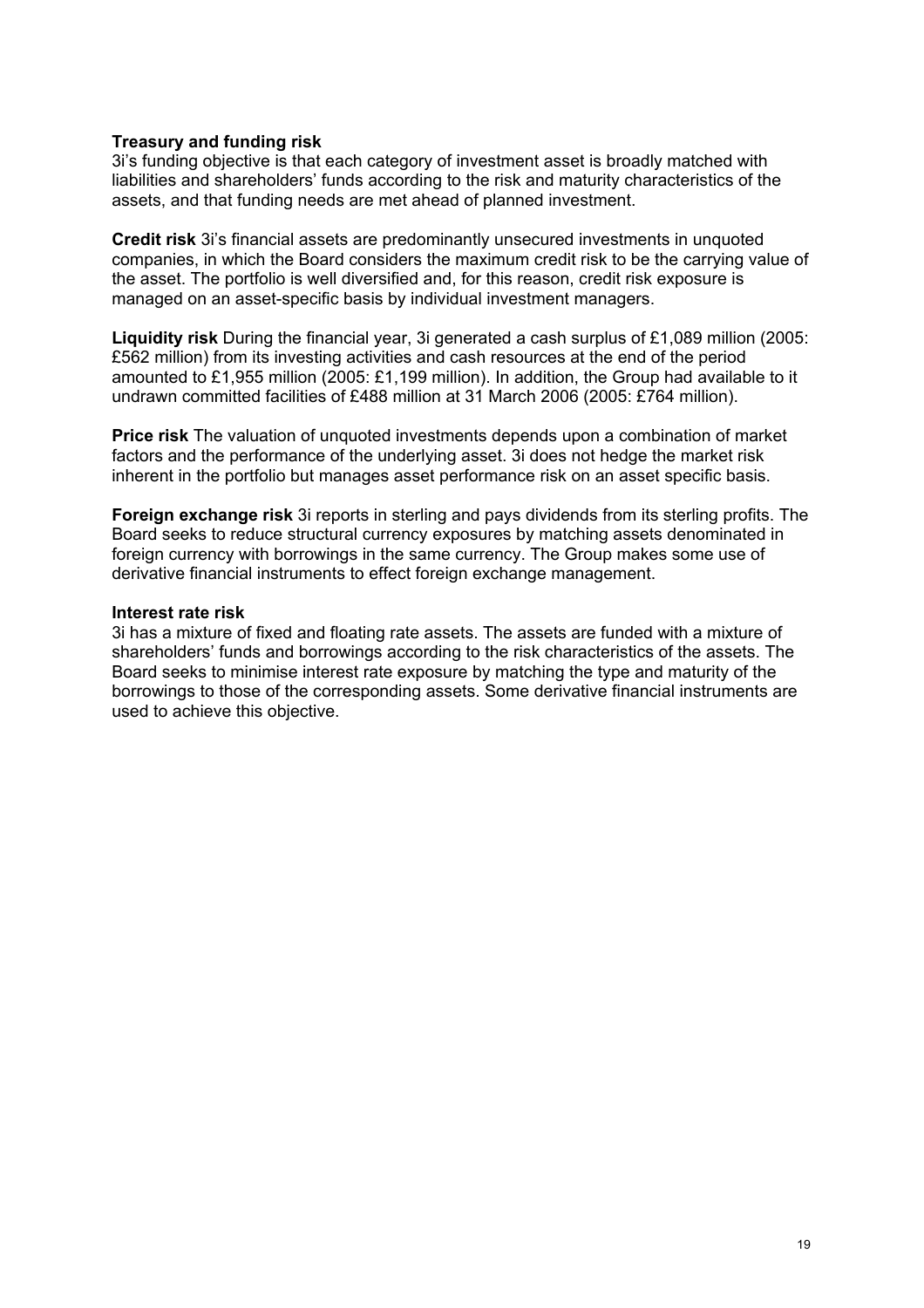## Consolidated income statement

for the year to 31 March 2006

|                                                            | 2006  | 2005           |
|------------------------------------------------------------|-------|----------------|
|                                                            |       | (as restated)* |
|                                                            | £m    | £m             |
| Realised profits over value on the disposal of investments | 576   | 250            |
| Unrealised profits on the revaluation of investments       | 245   | 245            |
|                                                            | 821   | 495            |
| Portfolio income                                           |       |                |
| Dividends                                                  | 75    | 104            |
| Income from loans and receivables                          | 133   | 101            |
| Fees receivable                                            | 24    | 27             |
| Gross portfolio return                                     | 1,053 | 727            |
| Carried interest                                           |       |                |
| Carried interest receivable from managed funds             | 79    | $\overline{2}$ |
| Carried interest payable to executives                     | (64)  | (66)           |
| Fund management fees                                       | 24    | 30             |
| Operating expenses                                         | (211) | (177)          |
| Net portfolio return                                       | 881   | 516            |
| Treasury interest receivable                               | 55    | 46             |
| Interest payable                                           | (72)  | (88)           |
| Movements in the fair value of derivatives                 | (78)  | 13             |
| Exchange movements                                         | 47    | 13             |
| Other income                                               | 22    |                |
| <b>Profit before tax</b>                                   | 855   | 501            |
| Income taxes                                               | (3)   | (3)            |
| Profit after tax and profit for the year                   | 852   | 498            |
|                                                            |       |                |
| Earnings per share                                         |       |                |
| Basic (pence)                                              | 152.0 | 82.6           |
| Diluted (pence)                                            | 147.3 | 81.0           |
| *As restated for the adoption of IFRS.                     |       |                |

### Statement of recognised income and expense

for the year to 31 March 2006

|                                                  | Group<br>2006 | Group<br>2005  | Company<br>2006 | Company<br>2005 |
|--------------------------------------------------|---------------|----------------|-----------------|-----------------|
|                                                  |               | (as restated)* |                 | (as restated)*  |
|                                                  | £m            | £m             | £m              | £m              |
| Profit for the year                              | 852           | 498            | 643             | 407             |
| Revaluation of property                          |               | (1)            |                 | (1)             |
| Exchange differences on translation of foreign   | (5)           | 5              |                 |                 |
| operations                                       |               |                |                 |                 |
| <b>Actuarial losses</b>                          | (16)          | '1)            |                 |                 |
| Total recognised income and expense for the year | 831           | 501            | 643             | 406             |
| Analysed in reserves as:                         |               |                |                 |                 |
| Revenue                                          | 117           | 129            | 87              | 93              |
| Capital                                          | 719           | 367            | 556             | 313             |
| <b>Translation reserve</b>                       | (5)           | 5              |                 |                 |
|                                                  | 831           | 501            | 643             | 406             |

\*As restated for the adoption of IFRS.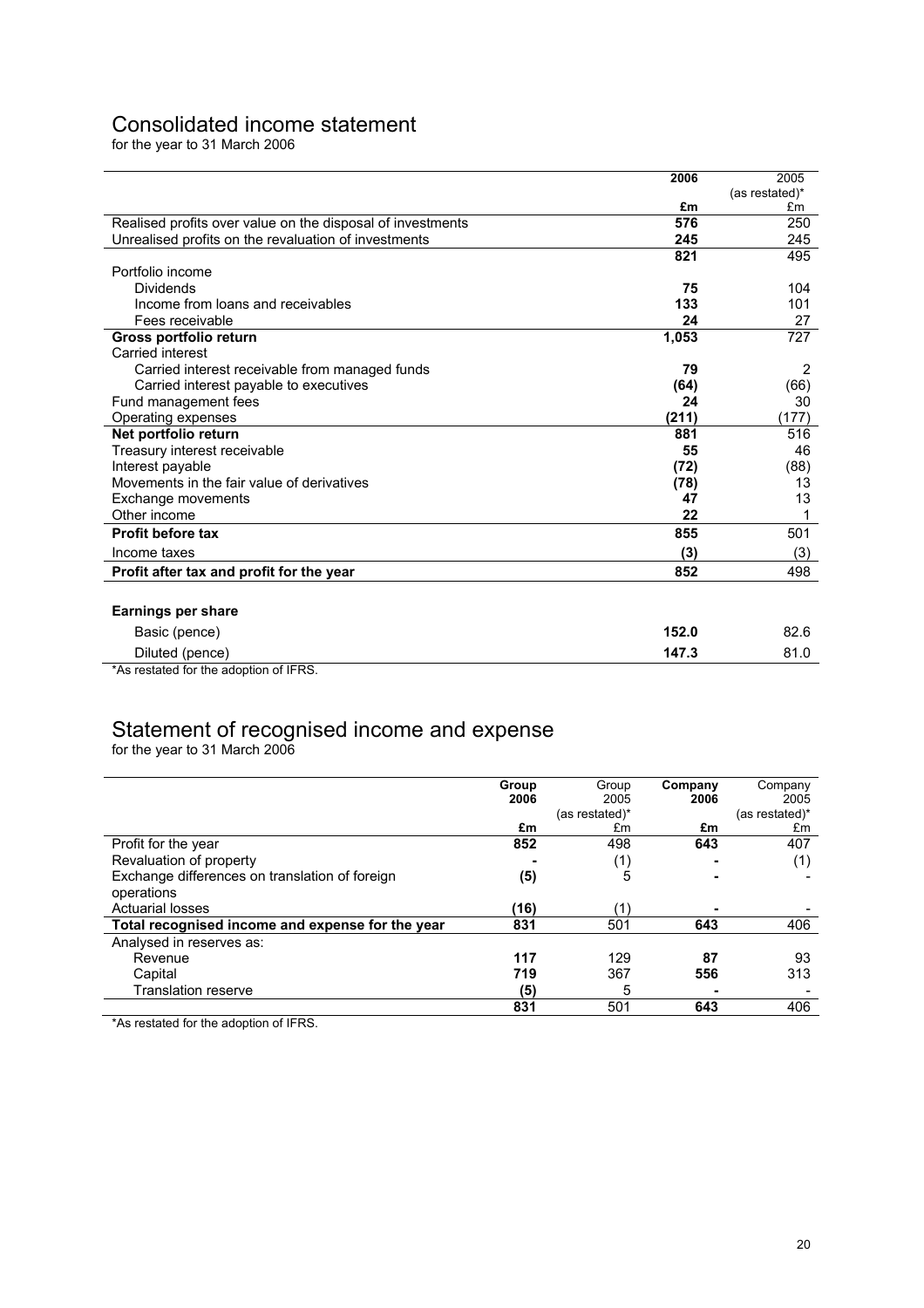## Reconciliation of movements in equity

for the year to 31 March 2006

|                                                  | Group | Group          | Company | Company        |
|--------------------------------------------------|-------|----------------|---------|----------------|
|                                                  | 2006  | 2005           | 2006    | 2005           |
|                                                  |       | (as restated)* |         | (as restated)* |
|                                                  | £m    | £m             | £m      | £m             |
| Opening total equity                             | 3,699 | 3,294          | 3,626   | 3,300          |
| Total recognised income and expense for the year | 831   | 501            | 643     | 406            |
| Share-based payments                             |       | 6              |         |                |
| Ordinary dividends                               | (86)  | (85)           | (86)    | (85)           |
| Special dividends                                | (245) |                | (245)   |                |
| <b>Issues of shares</b>                          | 13    | 5              | 13      | 5              |
| Share buy-backs                                  | (222) |                | (222)   |                |
| Own shares                                       | Õ     | (22)           |         |                |
| Closing total equity                             | 4,006 | 3,699          | 3,729   | 3,626          |

**Example 6.** The stated for the adoption of IFRS.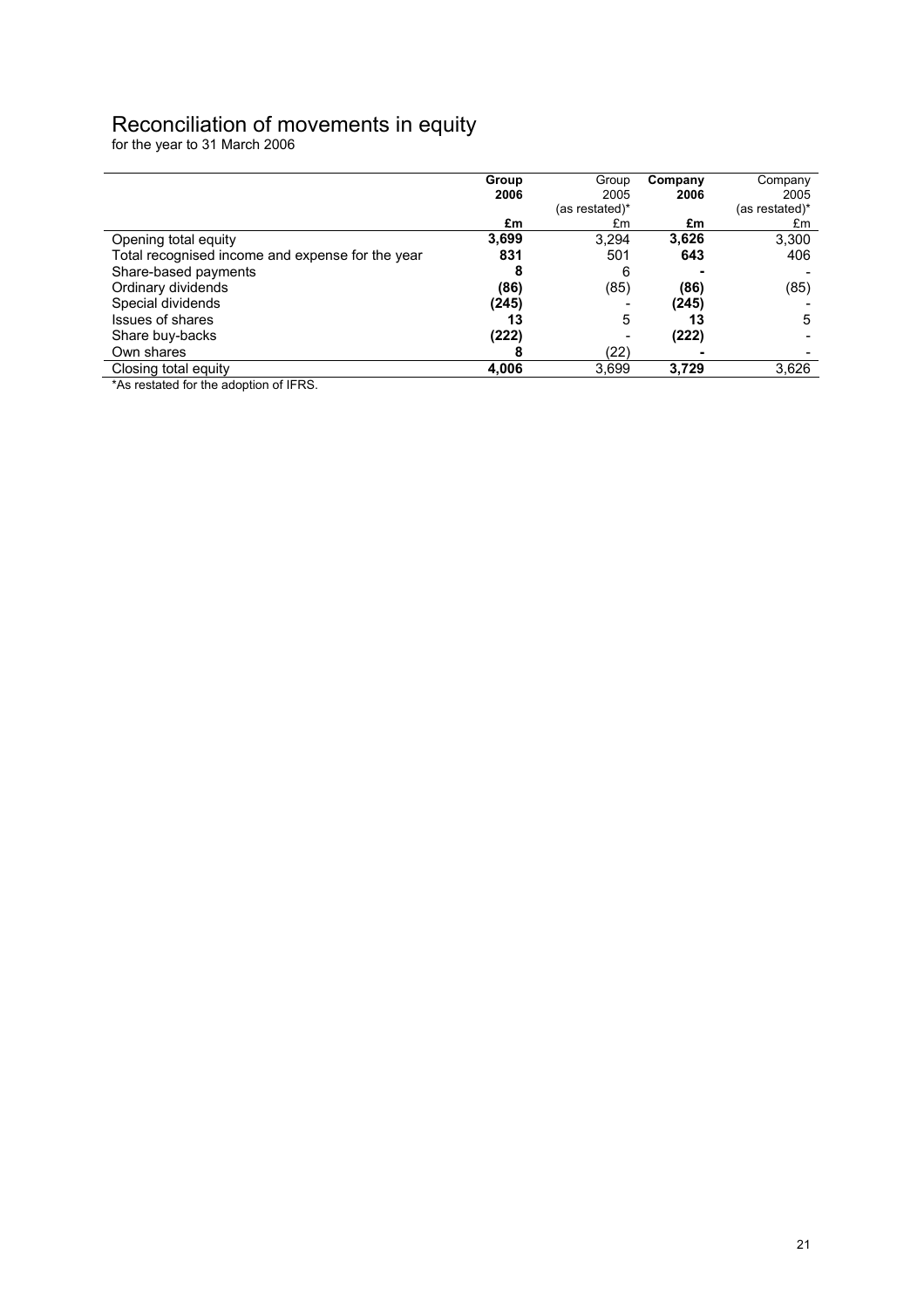## Balance sheet

as at 31 March 2006

|                                      | Group    | Group          | Company  | Company        |
|--------------------------------------|----------|----------------|----------|----------------|
|                                      | 2006     | 2005           | 2006     | 2005           |
|                                      |          | (as restated)* |          | (as restated)* |
| Assets                               | £m       | £m             | £m       | £m             |
| <b>Non-current assets</b>            |          |                |          |                |
| Investments                          |          |                |          |                |
| Quoted equity investments            | 259      | 235            | 173      | 203            |
| Unquoted equity investments          | 2,514    | 2,682          | 1,349    | 1,899          |
| Loans and receivables                | 1,366    | 1,400          | 735      | 987            |
| <b>Investment portfolio</b>          | 4,139    | 4,317          | 2,257    | 3,089          |
| Carried interest receivable          | 77       | 9              | 77       | 9              |
| Interests in joint ventures          |          | 46             |          | 14             |
| Interests in Group entities          |          |                | 1,483    | 981            |
| Property, plant and equipment        | 31       | 33             | 9        | 25             |
| Investment property                  |          | 6              |          |                |
| <b>Total non-current assets</b>      | 4,247    | 4,411          | 3,826    | 4,118          |
| <b>Current assets</b>                |          |                |          |                |
| Other current assets                 | 149      | 116            | 193      | 165            |
| Derivative financial instruments     | 19       | 35             | 19       | 35             |
| Deposits                             | 1,108    | 885            | 1,052    | 791            |
| Cash and cash equivalents            | 847      | 314            | 776      | 279            |
| <b>Total current assets</b>          | 2,123    | 1,350          | 2,040    | 1,270          |
| <b>Total assets</b>                  | 6,370    | 5,761          | 5,866    | 5,388          |
|                                      |          |                |          |                |
| <b>Liabilities</b>                   |          |                |          |                |
|                                      |          |                |          |                |
| <b>Non-current liabilities</b>       |          |                |          |                |
| Carried interest payable             | (83)     | (71)           | (83)     | (71)           |
| Loans and borrowings                 | (1, 243) | (1, 196)       | (968)    | (879)          |
| <b>Convertible Bonds</b>             | (365)    | (352)          | (365)    | (352)          |
| Subordinated liabilities             | (24)     | (50)           |          |                |
| Retirement benefit obligation        | (17)     | (23)           |          |                |
| Deferred income tax                  | (1)      | (1)            |          |                |
| Provisions                           | (5)      | (5)            |          |                |
| <b>Total non-current liabilities</b> | (1,738)  | (1,698)        | (1, 416) | (1, 302)       |
| <b>Current liabilities</b>           |          |                |          |                |
| Trade and other payables             | (160)    | (135)          | (271)    | (254)          |
| Carried interest payable             | (60)     | (38)           | (60)     | (38)           |
| Loans and borrowings                 | (231)    | (102)          | (230)    | (102)          |
| Derivative financial instruments     | (168)    | (80)           | (160)    | (66)           |
| Current income tax                   | (2)      | (2)            |          |                |
| Provisions                           | (5)      | (7)            |          |                |
| <b>Total current liabilities</b>     | (626)    | (364)          | (721)    | (460)          |
| <b>Total liabilities</b>             | (2.364)  | (2,062)        | (2.137)  | (1.762)        |
| <b>Net assets</b>                    | 4,006    | 3,699          | 3,729    | 3,626          |
|                                      |          |                |          |                |
| <b>Equity</b>                        |          |                |          |                |
| Issued capital                       | 292      | 307            | 292      | 307            |
| Share premium                        | 376      | 364            | 376      | 364            |
| Capital redemption reserve           | 17       | 1              | 17       | 1              |
| Share-based payment reserve          | 17       | 9              |          |                |
| <b>Translation reserve</b>           |          | 5              |          |                |
| Capital reserve                      | 3,110    | 2,613          | 2,767    | 2,433          |
| Revenue reserve                      | 263      | 477            | 277      | 521            |
| Own shares                           | (69)     | (77)           |          |                |
| <b>Total equity</b>                  | 4,006    | 3,699          | 3,729    | 3,626          |
|                                      |          |                |          |                |

\*As restated for the adoption of IFRS.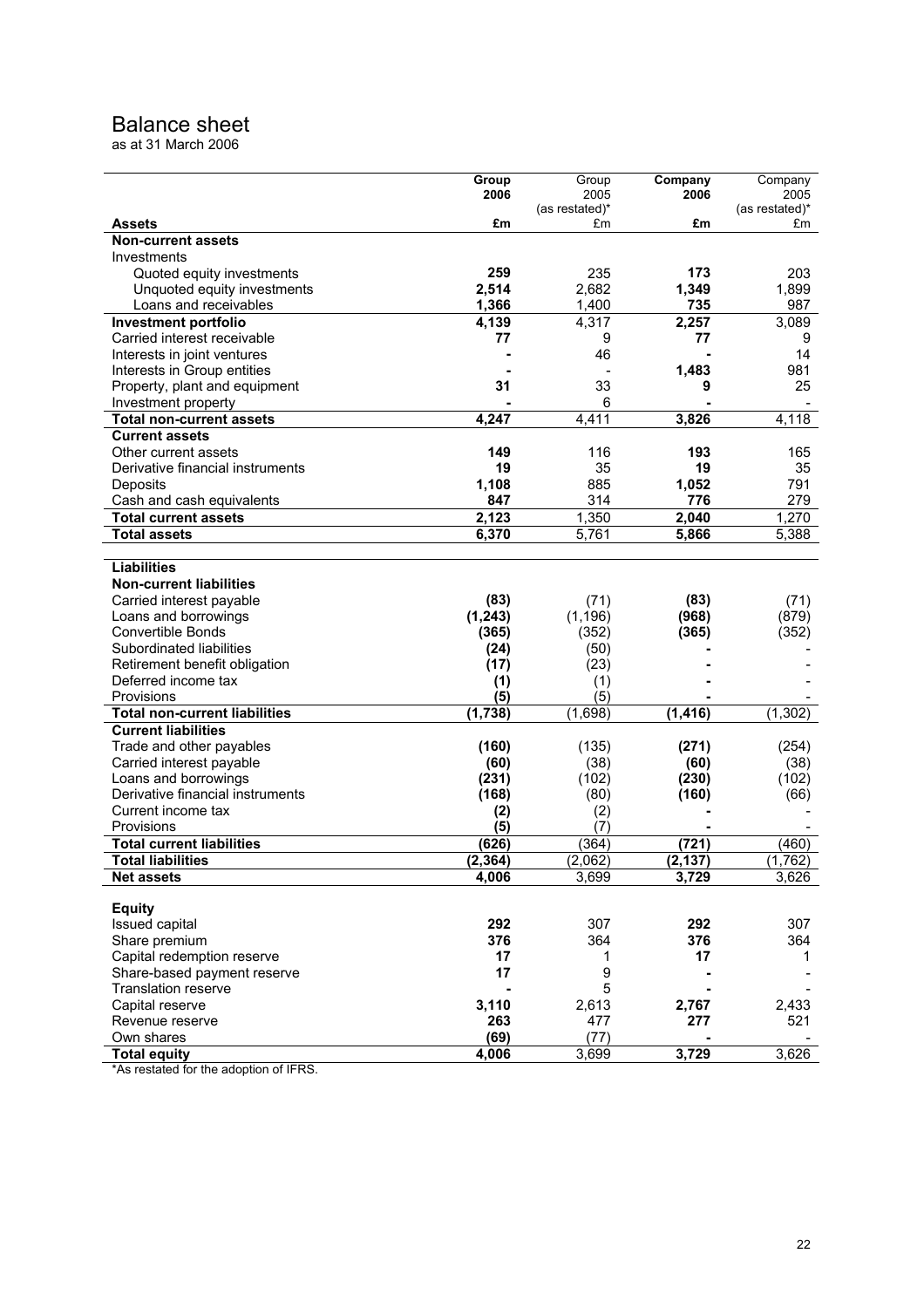# Cash flow statement

for the year to 31 March 2006

|                                                              | Group   | Group            | Company         | Company          |
|--------------------------------------------------------------|---------|------------------|-----------------|------------------|
|                                                              | 2006    | 2005             | 2006            | 2005             |
|                                                              |         | (as restated)*   |                 | (as restated)*   |
|                                                              | £m      | £m               | £m              | £m               |
| <b>Cash flow from operating activities</b>                   |         |                  |                 |                  |
| Purchase of investments                                      | (1,068) | (719)            | (873)           | (717)            |
| Proceeds from investments                                    | 2,213   | 1,287            | 1.949           | 1,184            |
| Interest received                                            | 67      | 64               | 42              | 45               |
| Dividends received                                           | 76      | 103              | 70              | 99               |
| Fees received from investment and fund management activities | 46      | 56               | 13              | 1                |
| Carried interest received                                    | 9       |                  | 9               |                  |
| Carried interest paid                                        | (30)    | (4)              |                 |                  |
| Operating expenses                                           | (216)   | (224)            | (182)           | (90)             |
| Income tax paid                                              | (8)     | (1)              | (5)             |                  |
| Net cash inflow from operations                              | 1,089   | 562              | 1,023           | $\overline{522}$ |
|                                                              |         |                  |                 |                  |
| Cash flow from financing activities                          |         |                  |                 |                  |
| Proceeds from issues of share capital                        | 13      | 5                | 13              | 5                |
| Purchase of own shares                                       | (222)   | (25)             | (222)           | (25)             |
| Dividend paid                                                | (331)   | (85)             | (331)           | (85)             |
| Interest received                                            | 50      | 46               | 46              | 45               |
| Interest paid                                                | (60)    | (81)             | (38)            | (55)             |
| Payment of finance lease liabilities                         |         | (1)              |                 |                  |
| Proceeds from long-term borrowings                           | 69      | 44               | 92              |                  |
| Repayment of long-term borrowings                            | (54)    | (32)             |                 | (1)              |
| Net cash flow from short-term borrowings                     | 188     | (67)             | 156             | (58)             |
| Net cash flow from deposits                                  | (223)   | (269)            | (261)           | (285)            |
| Net cash flow from financing activities                      | (570)   | (465)            | (545)           | (459)            |
|                                                              |         |                  |                 |                  |
| Cash flow from investing activities                          |         |                  |                 |                  |
| Purchase of property, plant and equipment                    | (15)    | (4)              |                 |                  |
| Sales of property, plant and equipment                       | 24      | 1                | 17              |                  |
| Divestment from joint venture                                | 2       | 14               | $\mathbf{2}$    | 3                |
| Net cash flow from investing activities                      | 11      | 11               | $\overline{19}$ | 3                |
|                                                              |         |                  |                 |                  |
| Change in cash and cash equivalents                          | 530     | 108              | 497             | 66               |
| Opening cash and cash equivalents                            | 314     | 203              | 279             | 213              |
| Effect of exchange rate fluctuations                         | 3       | 3                |                 |                  |
| <b>Closing cash and cash equivalents</b>                     | 847     | $\overline{314}$ | 776             | $\overline{279}$ |

\*As restated for the adoption of IFRS.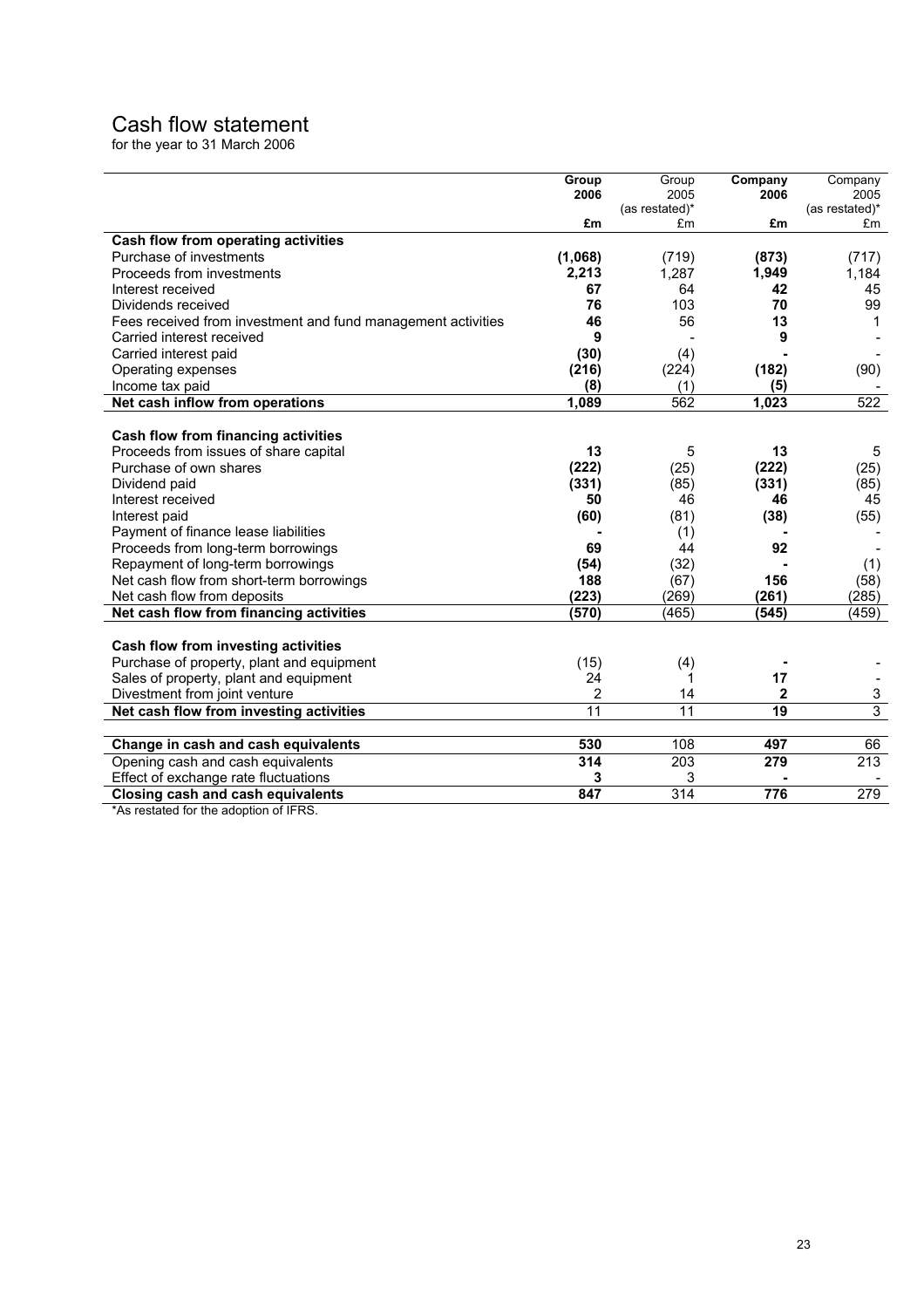## Significant accounting policies

3i Group plc (the "Company") is a company incorporated in Great Britain and registered in England and Wales. The consolidated financial statements of the Company for the year to 31 March 2006 comprise the Company and its subsidiaries (together referred to as the "Group") and the Group's interest in associates and jointly controlled entities. Separate financial statements of the Company are also presented. The accounting policies of the Company are the same as the Group except where separately disclosed.

The financial statements were authorised for issue by the Directors on 10 May 2006.

**A Statement of compliance** These consolidated and separate financial statements have been prepared in accordance with International Financial Reporting Standards, International Accounting Standards and their interpretations issued or adopted by the International Accounting Standards Board as adopted for use in the European Union ("IFRS"). These are the Group's first consolidated and separate financial statements prepared under IFRS and IFRS 1 First-time Adoption of International Financial Reporting Standards ("IFRS 1") has been applied.

These consolidated and separate financial statements have been prepared in accordance with and in compliance with the Companies Act 1985 and the Listing Rules of the Financial Services Authority.

The Group's consolidated financial statements for the year to 31 March 2006 will contain a reconciliation of total return under UK GAAP to profit under IFRS for the year to 31 March 2005 and a reconciliation of equity under UK GAAP to equity under IFRS as at 31 March 2005 and 1 April 2004 (note 38).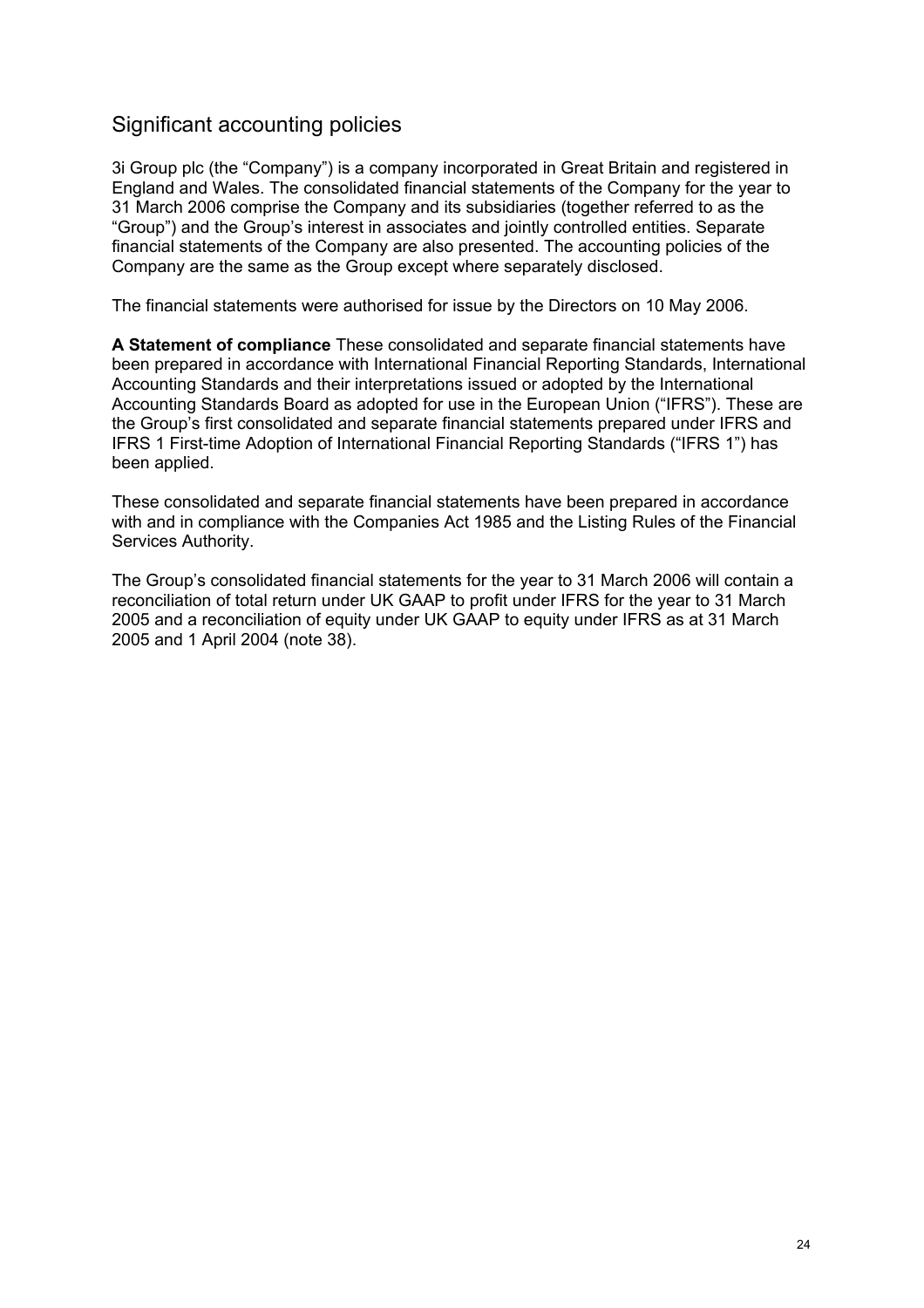**New standards and interpretations not applied** During the year, the IASB and IFRIC have issued the following standards and interpretations to be applied to financial statements with periods commencing on or after the following dates:

|                | International Accounting Standards (IAS/IFRSs)                                                | Effective date  |
|----------------|-----------------------------------------------------------------------------------------------|-----------------|
| IFRS 1         | Amendment relating to IFRS 6                                                                  | 1 January 2006  |
| IFRS 4         | Insurance Contracts (Amendment to IAS 39 and IFRS 4 – Financial Guarantee Contracts)          | 1 January 2006  |
| IFRS 6         | <b>Exploration for and Evaluation of Mineral Assets</b>                                       | 1 January 2006  |
| IFRS 6         | Amendment relating to IFRS 6                                                                  | 1 January 2006  |
| <b>IFRS 7</b>  | <b>Financial Instruments: Disclosures</b>                                                     | 1 January 2007  |
| IAS 1          | Amendment – Presentation of Financial Statements: Capital Disclosures                         | 1 January 2007  |
| <b>IAS 19</b>  | Amendment – Actuarial Gains and Losses, Group Plans and Disclosures                           | 1 January 2006  |
| <b>IAS 39</b>  | Fair Value Option                                                                             | 1 January 2006  |
| <b>IAS 39</b>  | Amendments to IAS 39 - Transition and Initial Recognition of Financial Assets and             | 1 January 2006  |
|                | Financial Liabilities (Day 1 profits)                                                         |                 |
| <b>IAS 39</b>  | Cash Flow Hedge Accounting                                                                    | 1 January 2006  |
| <b>IAS 39</b>  | Amendment to IAS 39 and IFRS 4 - Financial Guarantee Contracts                                | 1 January 2006  |
| <b>IAS 21</b>  | Amendments to IAS 21 – The Effects of Changes in Foreign Exchange Rates                       | 1 January 2006  |
|                | - Net Investment in a Foreign Operation                                                       |                 |
|                |                                                                                               |                 |
|                | International Financial Reporting Interpretations Committee (IFRIC)                           |                 |
| <b>IFRIC4</b>  | Determining whether an arrangement contains a lease                                           | 1 January 2006  |
| <b>IFRIC 5</b> | Rights to Interests Arising from Decommissioning, Restoration and Environmental               | 1 January 2006  |
|                | <b>Rehabilitation Funds</b>                                                                   |                 |
| <b>IFRIC 6</b> | Liabilities arising from Participating in a Specific Market – Waste Electrical and Electronic | 1 December 2005 |
|                | Equipment                                                                                     |                 |
| <b>IFRIC 7</b> | Applying the Restatement Approach under IAS 29 – Financial Reporting in Hyper                 | 1 March 2006    |
|                | Inflationary Economies                                                                        |                 |
| <b>IFRIC 8</b> | Scope of IFRS 2                                                                               | 1 May 2006      |
| <b>IFRIC 9</b> | Reassessment of Embedded Derivatives                                                          | 1 June 2006     |

The Directors do not anticipate that the adoption of these standards and interpretations will have a material impact on the financial statements in the period of initial application. Upon adoption of IFRS 7, the Group will have to disclose additional information about its financial instruments, their significance and the nature and extent of risks that they give rise to. There will be no effect on reported income or net assets.

**B Basis of preparation** The financial statements are presented in sterling, the functional currency of the Company, rounded to the nearest million pounds.

The preparation of financial statements in conformity with IFRS requires management to make judgments, estimates and assumptions that affect the application of policies and reported amounts of assets and liabilities, income and expenses. The estimates and associated assumptions are based on historical experience and other factors that are believed to be reasonable under the circumstances, the results of which form the basis of making the judgments about carrying values of assets and liabilities that are not readily apparent from other sources. Actual results may differ from these estimates.

The estimates and underlying assumptions are reviewed on an ongoing basis. Revisions to accounting estimates are recognised in the period in which the estimate is revised if the revision affects only that period, or in the period of the revision and future periods if the revision affects both current and future periods. The most significant techniques for estimation are described in the accounting policies below and in our "valuation methodology" for investments.

The accounting policies set out below have been applied consistently to all periods presented in these consolidated financial statements and in preparing an opening IFRS balance sheet as at 1 April 2004 for the purpose of the transition to IFRS. The income statement of the Company has been omitted from these financial statements in accordance with Section 230 of the Companies Act 1985.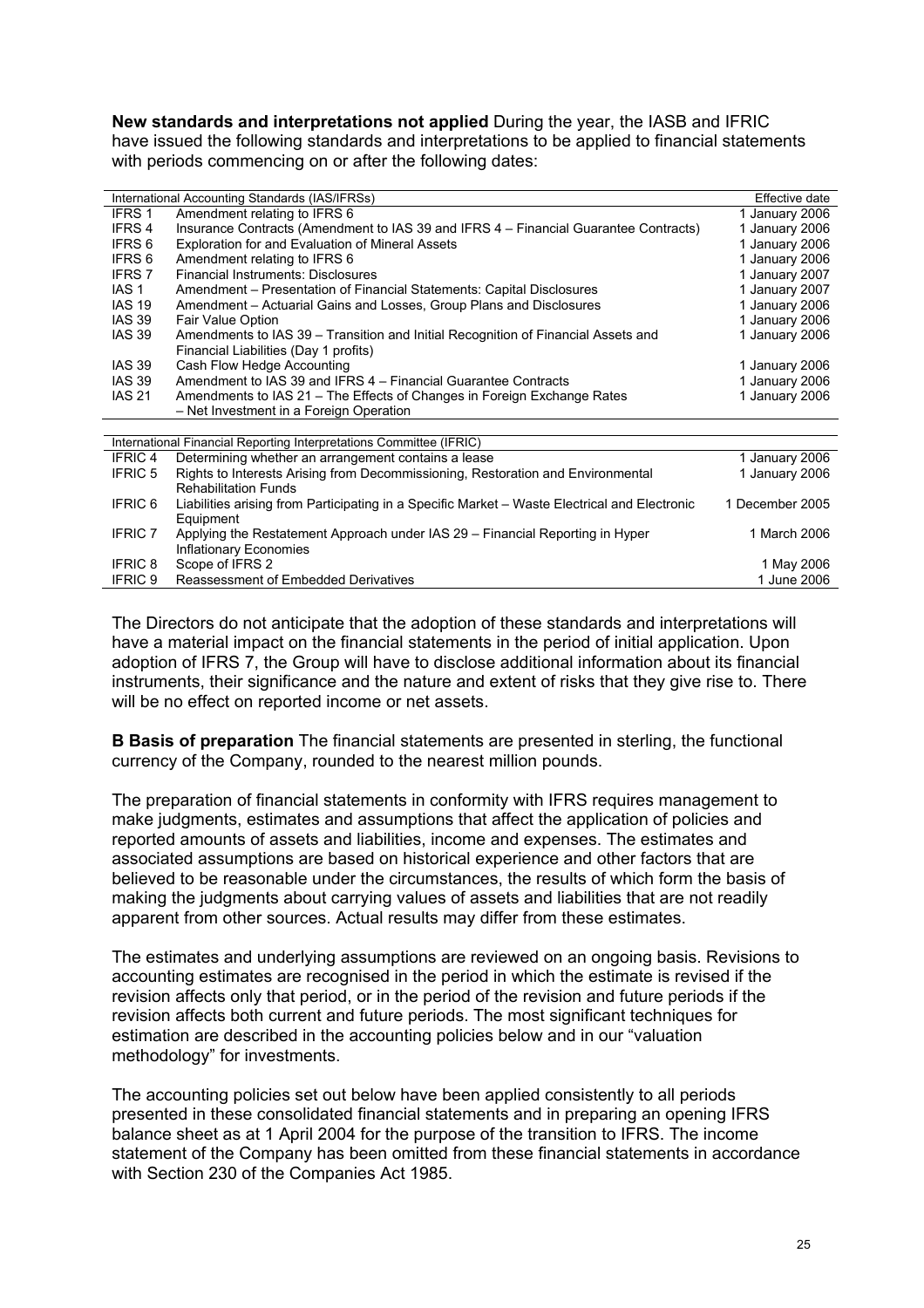The accounting policies have been consistently applied across all Group entities for the purpose of producing these consolidated financial statements.

#### **C Basis of consolidation**

**(i) Subsidiaries** Subsidiaries are entities controlled by the Group. Control exists when the Company has the power, directly or indirectly, to govern the financial and operating policies of an entity so as to obtain benefits from its activities. The financial statements of subsidiaries are included in the consolidated financial statements from the date that control commences until the date that control ceases.

**(ii) Associates** Associates are those entities in which the Group has significant influence, but not control, over the financial and operating policies. Investments that are held as part of the Group's investment portfolio are carried in the balance sheet at fair value even though the Group may have significant influence over those companies. This treatment is permitted by IAS 28 Investment in Associates ("IAS 28"), which requires investments held by venture capital organisations to be excluded from its scope where those investments are designated, upon initial recognition, as at fair value through profit or loss and accounted for in accordance with IAS 39, with changes in fair value recognised in profit or loss in the period of the change. The Group has no interests in associates through which it carries on its business.

**(iii) Joint ventures** Joint ventures are those entities over whose activities the Group has joint control, established by contractual agreement. Interests in joint ventures through which the Group carries on its business are classified as jointly controlled entities and accounted for using the equity method.

Interests in joint ventures that are held as part of the Group's investment portfolio are carried in the balance sheet at fair value. This treatment is permitted by IAS 31 Interests in Joint Ventures ("IAS 31"), which requires venturer's interests held by venture capital organisations to be excluded from its scope where those investments are designated, upon initial recognition, as at fair value through profit or loss and accounted for in accordance with IAS 39, with changes in fair value recognised in profit or loss in the period of the change. The Group has no interests in joint ventures through which it carries on its business.

**(iv) Transactions eliminated on consolidation** Intragroup balances and any unrealised gains and losses or income and expenses arising from intragroup transactions, are eliminated in preparing the consolidated financial statements. Unrealised gains arising from transactions with jointly controlled entities are eliminated to the extent of the Group's interest in the entity. Unrealised losses are eliminated in the same way as unrealised gains, but only to the extent that there is no evidence of impairment.

#### **D Exchange differences**

**(i) Foreign currency transactions** Transactions in currencies different from the functional currency of the Group entity entering into the transaction are translated at the exchange rate ruling at the date of the transaction. Monetary assets and liabilities denominated in foreign currencies at the balance sheet date are translated to sterling at the exchange rate ruling at that date. Foreign exchange differences arising on translation are recognised in the income statement. Non-monetary assets and liabilities that are measured in terms of historical cost in a foreign currency are translated using the exchange rate at the date of transaction. Nonmonetary assets and liabilities denominated in foreign currencies that are stated at fair value are translated to sterling using exchange rates ruling at the dates the fair value was determined.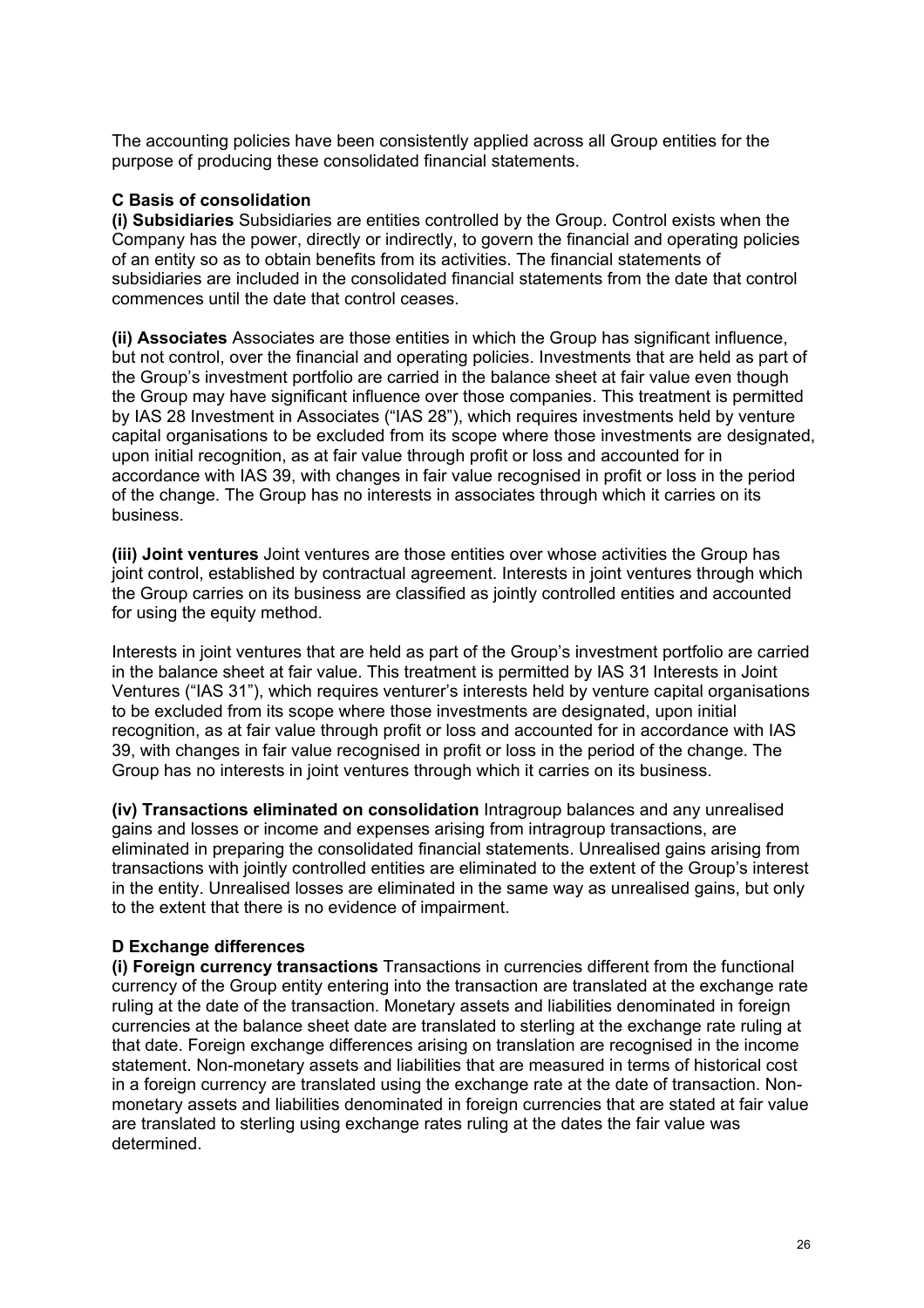**(ii) Financial statements of non-sterling operations** The assets and liabilities of operations whose functional currency is not sterling, including fair value adjustments arising on consolidation, are translated to sterling at exchange rates ruling at the balance sheet date. The revenues and expenses of these operations are translated to sterling at rates approximating to the exchange rates ruling at the dates of the transactions. Exchange differences arising on retranslation are recognised directly in a separate component of equity, the translation reserve, and are released upon disposal of the non-sterling operation.

In respect of non-sterling operations, cumulative translation differences on the consolidation of non-sterling operations are being accumulated from the date of transition to IFRS, 1 April 2004, and not from the original acquisition date.

**E Investment portfolio** The Group's return is generated primarily from its investment portfolio, which forms the main element of its total assets.

**(i) Recognition and measurement** Investments are recognised and derecognised on a date where the purchase or sale of an investment is under a contract whose terms require the delivery or settlement of the investments. The Group manages its investments with a view to profiting from the receipt of interest and dividends and changes in fair value of equity investments. Therefore, all quoted investments and unquoted equity investments are designated as at fair value through profit or loss and subsequently carried in the balance sheet at fair value. Other investments including loan investments and fixed income shares are classified as loans and receivables and subsequently carried in the balance sheet at amortised cost less impairment. All investments are initially recognised at the fair value of the consideration given and held at this value until it is appropriate to measure fair value on a different basis, applying 3i's valuation policies. Acquisition costs are attributed to equity investments and recognised immediately in profit or loss. Subsidiaries in the separate financial statements of the Company are accounted for at cost less provision for impairment.

**(ii) Income** Gross portfolio return is a key performance indicator and is equivalent to "revenue" for the purposes of IAS 1. It represents the overall increase in net assets from the investment portfolio net of deal-related costs but excluding exchange movements. Investment income is analysed into the following components:

a. Realised profits over value on the disposal of investments is the difference between the fair value of the consideration received less any directly attributable costs, on the sale of equity and the repayment of loans and receivables, and its carrying value at the start of the accounting period, converted into sterling using the exchange rates in force at the date of disposal.

b. Unrealised profits on the revaluation of investments is the movement in carrying value of investments between the start and end of the accounting period converted into sterling using the exchange rates in force at the date of the movement.

c. Portfolio income is that portion of income that is directly related to the return from individual investments. It is recognised to the extent that it is probable that there will be economic benefit and the income can be reliably measured. The following specific recognition criteria must be met before the income is recognised:

- Income from loans and receivables is recognised as it accrues by reference to the principal outstanding and the effective interest rate applicable, which is the rate that exactly discounts the estimated future cash flows through the expected life of the financial asset to that asset's carrying value.
- Dividends from equity investments are recognised in profit or loss when the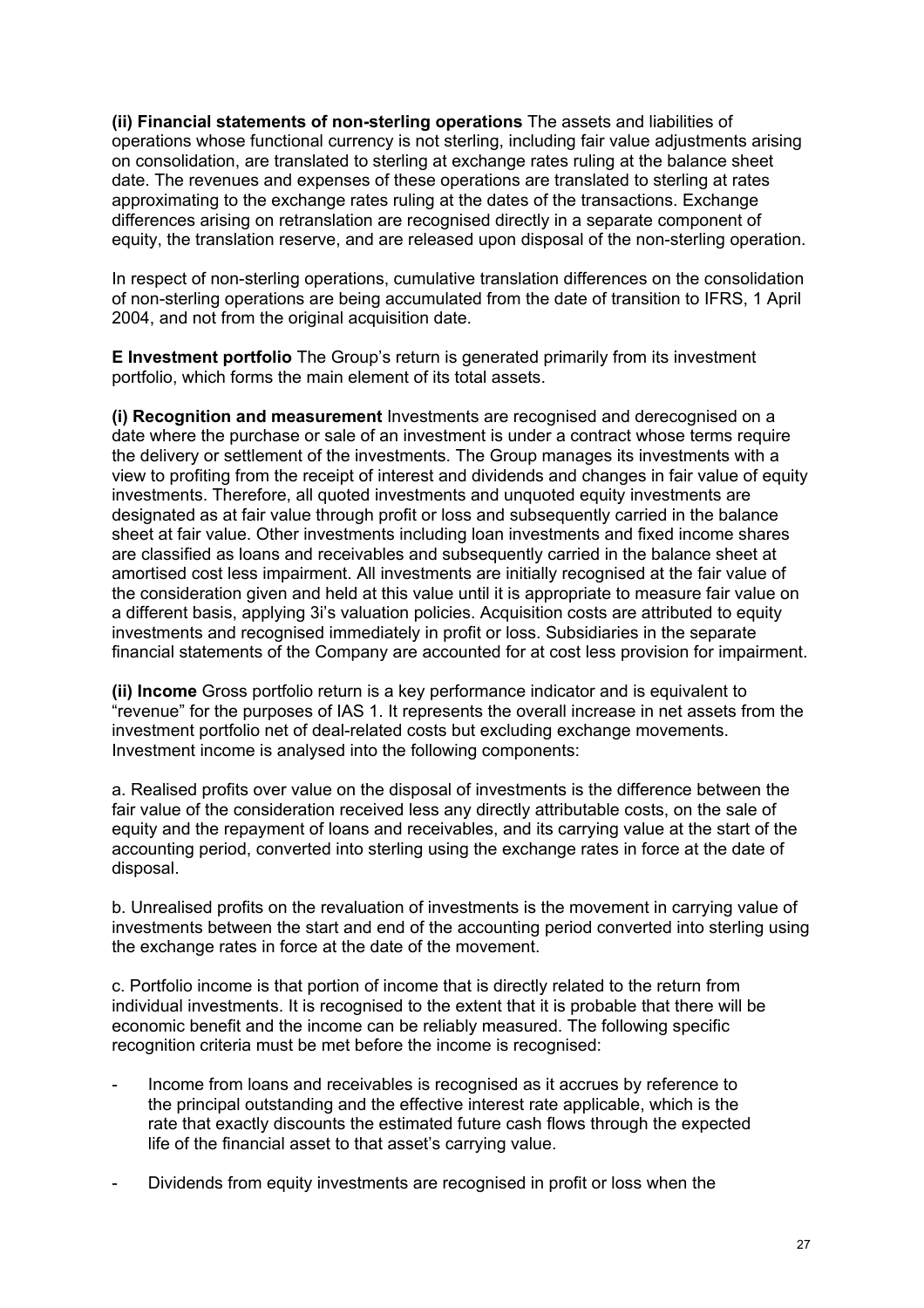shareholders' rights to receive payment have been established except to the extent that dividends, paid out of pre-acquisition reserves, adjust the fair value of the equity investment.

- Fee income is earned directly from investee companies when an investment is first made and through the life of the investment. Fees that are earned on a financing arrangement are considered to relate to a financial asset measured at fair value through profit or loss and are recognised when that investment is made. Fees that are earned on the basis of providing an ongoing service to the investee company are recognised as that service is provided.

**F Fund management** The Group manages private equity funds, which primarily co-invest alongside the Group.

**(i) Fund management fees** Fees earned from the ongoing management of funds is recognised to the extent that it is probable that there will be economic benefit and the income can be reliably measured.

**(ii) Carried interest receivable** The Group earns a share of profits ("carried interest receivable") from funds which it manages on behalf of third parties. These profits are earned once the funds meet certain performance conditions.

Carried interest receivable is only accrued on those managed funds in which the fund's performance conditions, measured at the balance sheet date, would be achieved if the remaining assets in the fund were realised at fair value. Fair value is determined using the Group's valuation methodology and is measured at the balance sheet date. An accrual is made equal to the Group's share of profits in excess of the performance conditions, taking into account the cash already returned to fund investors and the fair value of assets remaining in the fund.

**G Carried interest payable** The Group offers investment executives the opportunity to participate in the returns from successful investments. "Carried interest payable" is the term used for amounts payable to executives on investment-related transactions.

A variety of asset pooling arrangements are in place so that executives may have an interest in one or more carried interest scheme. Carried interest payable is only accrued on those schemes in which the scheme's performance conditions, measured at the balance sheet date, would be achieved if the remaining assets in the scheme were realised at fair value. An accrual is made equal to the executive's share of profits in excess of the performance conditions in place in the carried interest scheme.

#### **H Property, plant and equipment**

**(i) Land and buildings** Land and buildings are carried in the balance sheet at fair value less depreciation and impairment. Fair value is determined at each balance sheet date from valuations undertaken by professional valuers using market-based evidence. Any revaluation surplus is credited directly to the Capital reserve in equity except to the extent that it reverses a previous valuation deficit on the same asset charged in the income statement in which case the surplus is recognised in the income statement to the extent of the previous deficit. Any revaluation deficit that offsets a previously recognised surplus in the same asset is directly offset against the surplus in the Capital reserve. Any excess valuation deficit over and above the previously recognised surplus is charged in profit or loss.

Depreciation on revalued buildings is charged in the income statement over its estimated useful life, generally over 50 years. On subsequent sale or retirement of a revalued property, the attributable surplus in the Capital reserve is transferred directly to accumulated profits.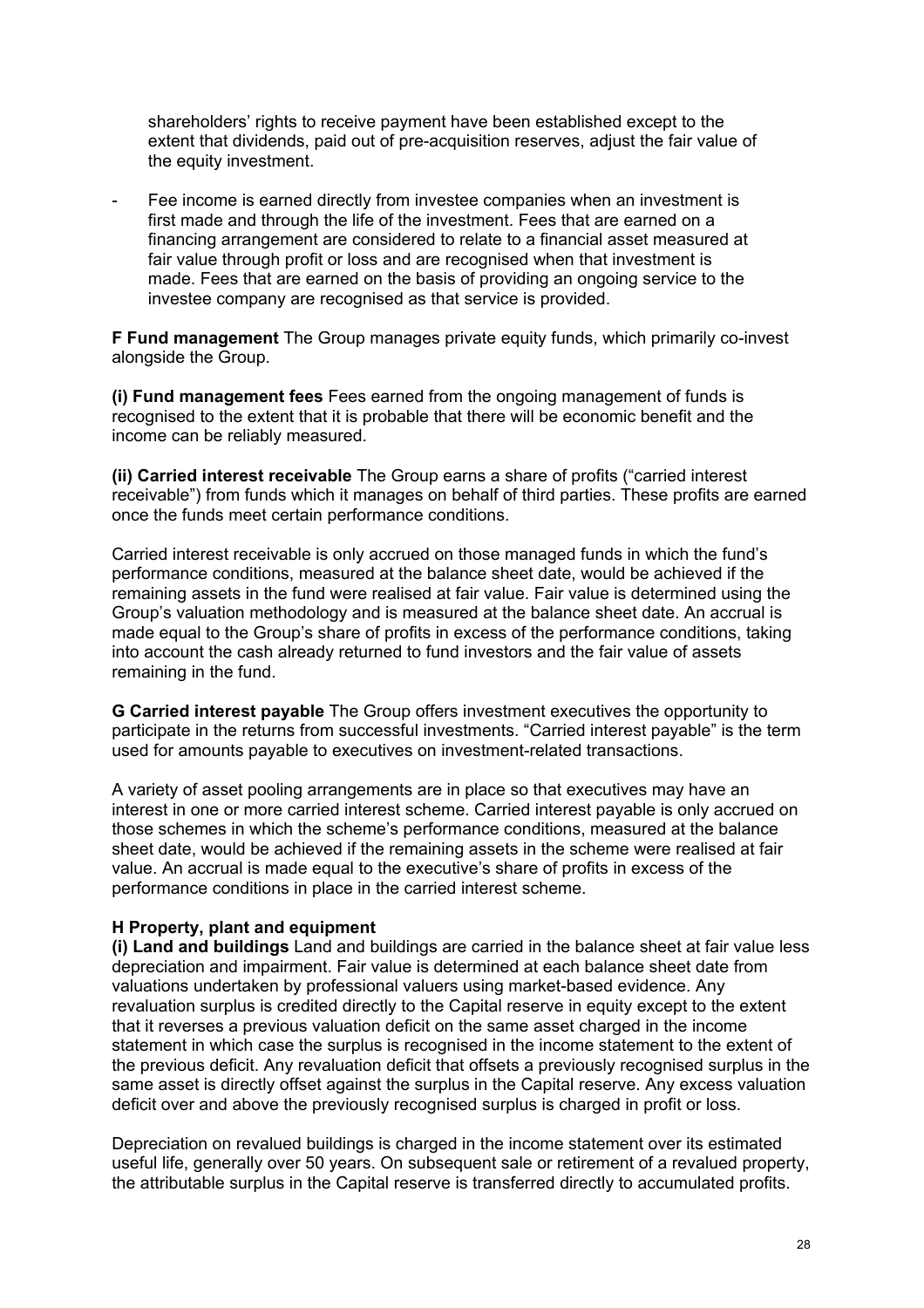**(ii) Vehicles and office equipment** Fixed assets are depreciated by equal annual instalments over their estimated useful lives as follows: office equipment five years; computer equipment three years; computer software three years; motor vehicles four years.

**(iii) Assets held under finance leases** Assets held under finance leases are depreciated over their expected useful life on the same basis as owned assets or, where shorter, the lease term. Assets are reviewed for impairment when events or changes in circumstances indicate that the carrying amount may not be recoverable. The interest element of the rental obligations is charged in the income statement over the period of the agreement and represents a constant proportion of the balance of capital repayments outstanding.

**I Investment property** Investment properties are properties that are held either to earn rental income or for capital appreciation or for both.

**(i) Recognition and measurement** Investment properties are recorded at their fair value at the date of acquisition or upon classification as an Investment Property following a change of use. They are subsequently held in the balance sheet at fair value. Fair value is determined at each balance sheet date from valuations undertaken by professional valuers using market-based evidence. Gains or losses arising from the changes in fair value are recognised in profit or loss for the period in which they arise.

**(ii) Income and expenditure** Rental income from investment property is recognised in the income statement on a straight-line basis over the term of the lease. Lease incentives granted are recognised immediately in the income statement. Expenditure on investment properties is expensed as it accrues.

**J Treasury assets and liabilities** Short-term treasury assets and short and long-term treasury liabilities are used in order to manage cash flows and overall costs of borrowing. Financial assets and liabilities are recognised in the balance sheet when the relevant Group entity becomes a party to the contractual provisions of the instrument.

**(i) Cash and cash equivalents** Cash and cash equivalents in the balance sheet comprise cash at bank and in hand and short-term deposits with an original maturity of three months or less. For the purposes of the cash flow statement, cash and cash equivalents comprise cash and short-term deposits as defined above and other short-term highly liquid investments that are readily convertible into cash and are subject to an insignificant risk of changes in value, net of bank overdrafts.

**(ii) Deposits** Deposits in the balance sheet comprise longer term deposits with an original maturity of greater than three months.

**(iii) Bank loans, loan notes and borrowings** All loans and borrowings are initially recognised at the fair value of the consideration received net of issue costs associated with the borrowings. After initial recognition, these are subsequently measured at amortised cost using the effective interest method, which is the rate that exactly discounts the estimated future cash flows through the expected life of the liabilities. Amortised cost is calculated by taking into account any issue costs and any discount or premium on settlement.

**(iv) Convertible bonds** Where a convertible bond has an issuer cash settlement option, the convertible bonds are regarded as compound instruments consisting of a liability and a derivative instrument (see policy below for derivatives). On issue of the convertible bonds, the fair value of the derivative component is determined using a market rate for an equivalent derivative. Subsequent to initial recognition the conversion option is measured as a derivative financial instrument. The remainder of the proceeds is allocated to the liability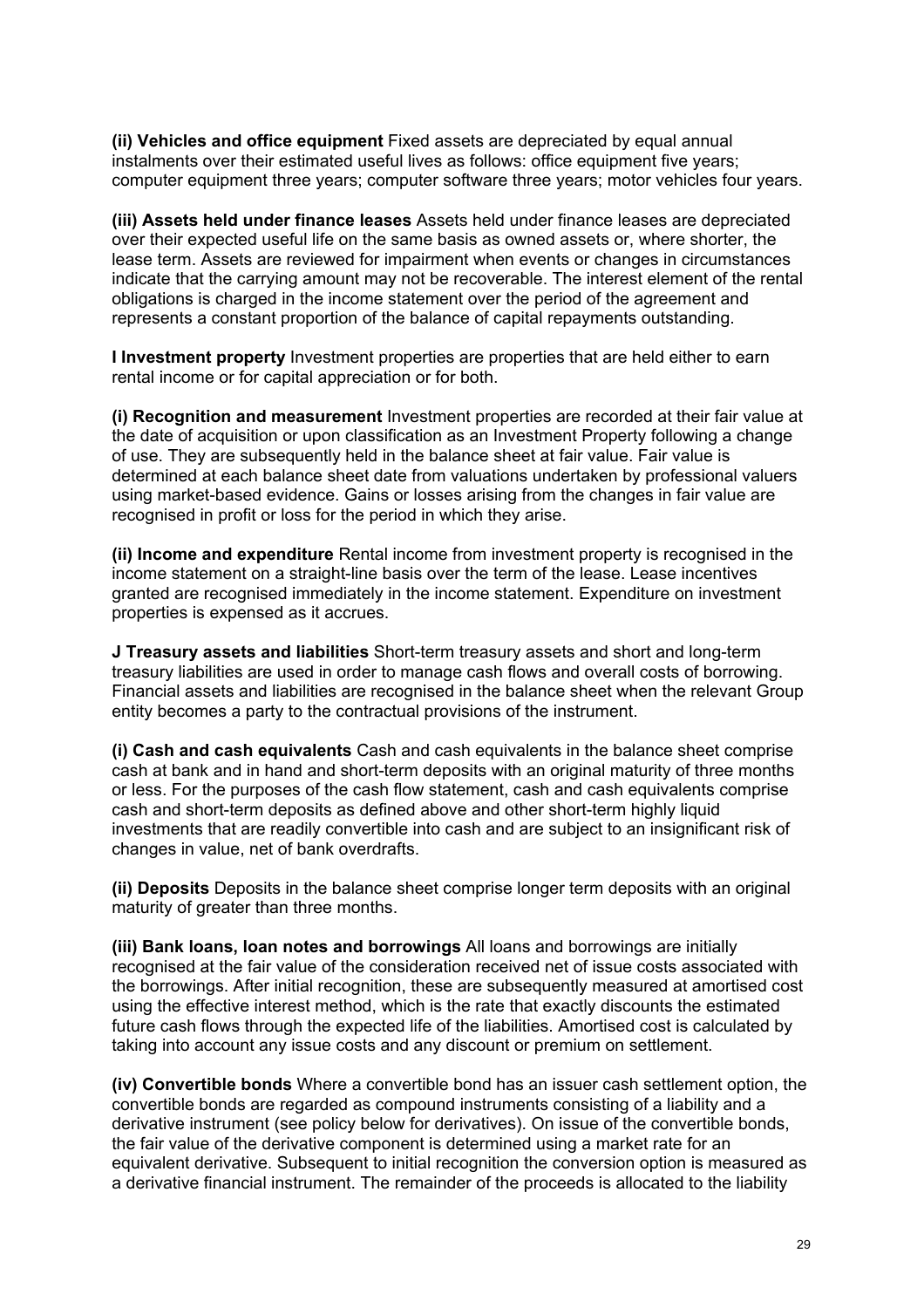component and this amount is carried as a long-term liability on the amortised cost basis until extinguished on conversion or redemption.

Issue costs are apportioned between the liability and derivative component of the convertible bonds based on their relative carrying amounts at the date of issue. The portion relating to the derivative instrument is recognised initially as part of the financial derivative instrument.

The interest expense on the liability component is calculated by applying the prevailing market interest rate for similar non-convertible debt to the liability component of the instrument. The difference between this amount and the interest paid is added to the carrying value of the convertible bonds.

**(v) Derivative financial instruments** Derivative financial instruments are used to manage the risks associated with foreign currency fluctuations of the investment portfolio and changes in interest rates on its borrowings. This is achieved by the use of foreign currency contracts, currency swaps and interest rate swaps. All derivative financial instruments are held at fair value.

Derivative financial instruments are recognised initially at fair value on the contract date and subsequently remeasured to fair value at each reporting date. The fair value of forward exchange contracts is calculated by reference to current forward exchange contracts for contracts with similar maturity profiles. The fair value of currency swaps and interest rate swaps is determined with reference to future cash flows and current interest and exchange rates. All changes in the fair value of derivative financial instruments are taken through profit or loss.

**(vi) Subordinated liabilities** The Group has some limited recourse funding, which individually finances investment assets, at various fixed rates of interest and whose maturity is dependent upon the disposal of the associated assets. This funding is subordinated to other creditors of the individual Group entity to which the funds have been advanced and becomes non-repayable as the assets fail. These liabilities are held in the balance sheet at the amount expected to be repayable based on the underlying assets. Changes in the amounts repayable as a result of changes in the underlying assets are treated as other income in the income statement. Interest payable on subordinated liabilities is charged as it accrues by reference to the principal outstanding and the effective interest rate applicable.

#### **K Employee benefits**

**(i) Retirement benefit costs** Payments to defined contribution retirement benefit plans are charged as they fall due.

For defined benefit retirement plans, the cost of providing benefits is determined using the projected unit credit method with actuarial valuations being carried out at each balance sheet date. Current service costs are recognised in profit or loss. Past service costs are recognised to the extent that they are vested immediately in profit or loss. Actuarial gains or losses are recognised in full as they arise as part of the statement of recognised income and expense.

The retirement benefit obligation recognised in the balance sheet represents the present value of the defined benefit obligations as reduced by the fair value of plan assets.

**(ii) Share-based payments** In accordance with the transitional provisions of IFRS 1, the requirements of IFRS 2 have been applied to all grants of equity instruments after 7 November 2002, that were unvested at 1 January 2005.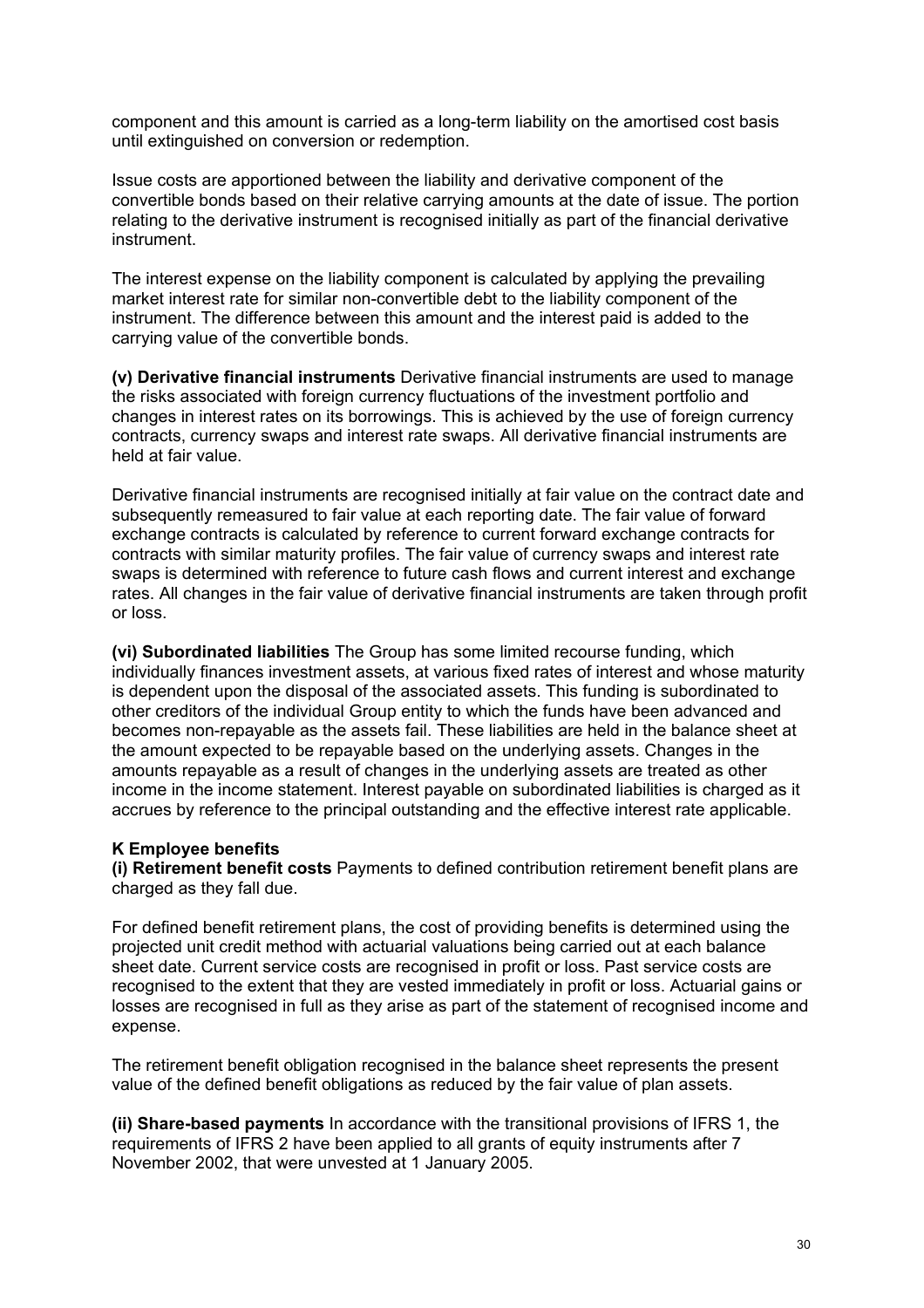The Group enters into arrangements that are equity-settled share-based payments with certain employees (including Directors). These are measured at fair value at the date of grant, which is then recognised in profit or loss on a straight-line basis over the vesting period, based on the Group's estimate of shares that will eventually vest. Fair value is measured by use of an appropriate model. In valuing equity-settled transactions, no account is taken of any vesting conditions, other than market conditions linked to the price of the shares of the Company. The charge is adjusted at each balance sheet date to reflect the actual number of forfeitures, cancellations and leavers during the period. The movement in cumulative change since the previous balance sheet is recognised in the income statement, with a corresponding entry in equity.

**L Other assets** Assets, other than those specifically accounted for under a separate policy, are stated at their cost less impairment losses. They are reviewed at each balance sheet date to determine whether there is any indication of impairment. If any such indication exists, the asset's recoverable amount is estimated based on expected discounted future cash flows. Any change in the level of impairment is recognised directly in profit or loss. An impairment loss is reversed at subsequent balance sheet dates to the extent that the asset's carrying amount does not exceed its carrying value had no impairment loss been recognised.

**M Other liabilities** Liabilities, other than those specifically accounted for under a separate policy, are stated based on the amounts which are considered to be payable in respect of goods or services received up to the balance sheet date.

**N Equity instruments** Equity instruments issued by the Group are recognised at the proceeds or fair value received with the excess of the amount received over nominal value being credited to the share premium account. Direct issue costs net of tax are deducted from equity. When share capital is repurchased, the amount of consideration paid, including directly attributable costs, is recognised as a change in equity. The nominal value of shares repurchased is transferred to the Capital redemption reserve in equity.

**O Provisions** Provisions are recognised when the Group has a present obligation of uncertain timing or amount as a result of past events, and it is probable that the Group will be required to settle that obligation and a reliable estimate of that obligation can be made. The provisions are measured at the Directors' best estimate of the amount to settle the obligation at the balance sheet date, and are discounted to present value if the effect is material. Changes in provisions are recognised in the profit or loss for the period.

**P Income taxes** Income taxes represent the sum of the tax currently payable, withholding taxes suffered and deferred tax. Tax is charged or credited in the income statement, except when it relates to items charged or credited directly to equity, in which case the tax is also dealt with in equity.

The tax currently payable is based on the taxable profit for the year. This may differ from the profit included in the consolidated income statement because it excludes items of income or expense that are taxable or deductible in other years and it further excludes items that are never taxable or deductible. The Group's liability for current tax is calculated using tax rates and laws that have been enacted or substantively enacted by the balance sheet date.

Deferred tax is the tax expected to be payable or recoverable on differences between the carrying amounts of assets and liabilities in the financial statements and the corresponding tax bases used in the computation of taxable profit ("temporary differences"), and is accounted for using the balance sheet liability method.

Deferred tax liabilities are generally recognised for all taxable temporary differences. Where there are taxable temporary differences arising on investments in subsidiaries and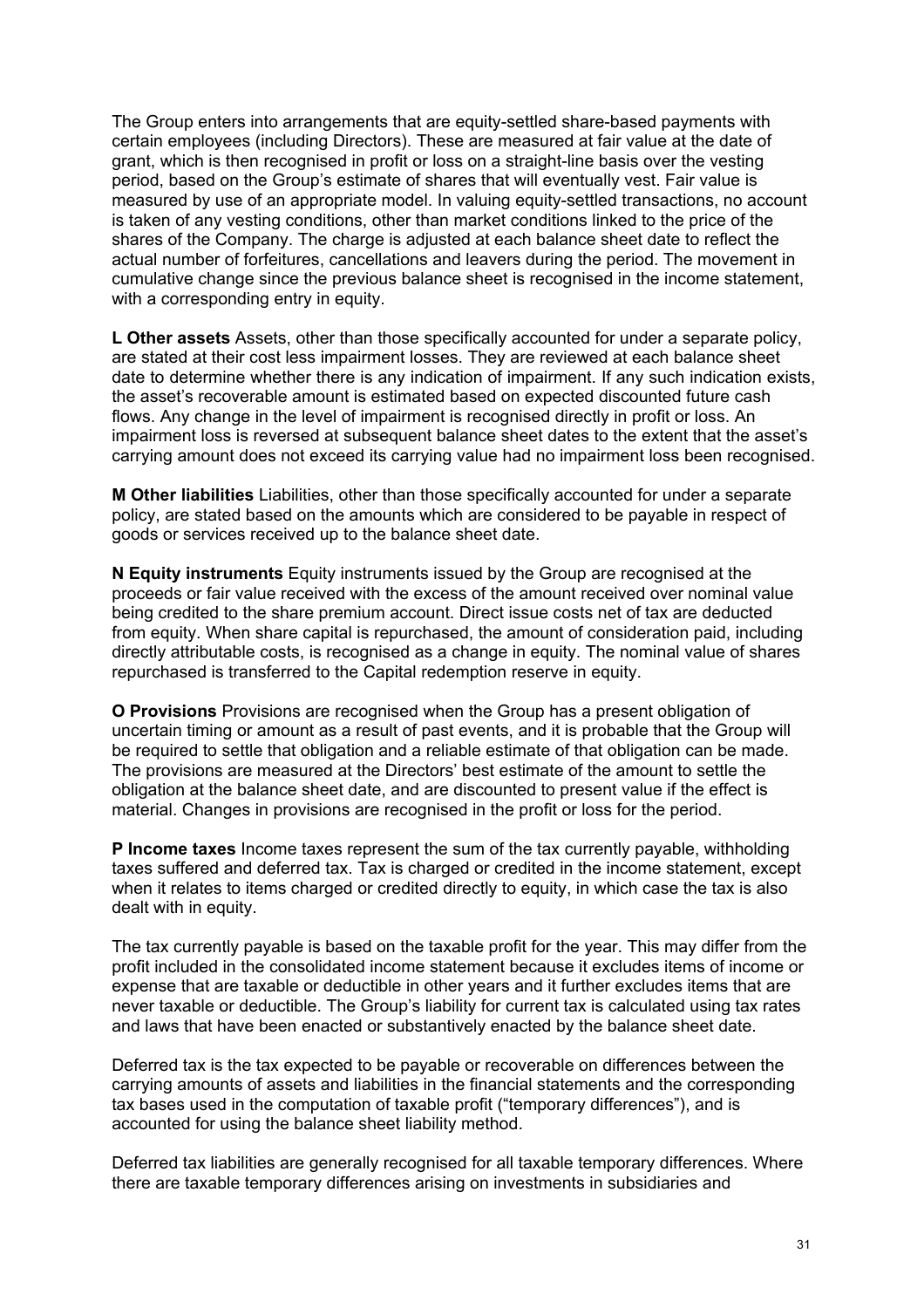associates, and interests in joint ventures, deferred tax liabilities are recognised except where the Group is able to control the reversal of the temporary difference and it is probable that the temporary difference will not reverse in the foreseeable future.

Deferred tax assets are generally recognised to the extent that it is probable that taxable profits will be available against which deductible temporary differences can be utilised. However, where there are deductible temporary differences arising from investments in subsidiaries, branches and associates, and interests in joint ventures, deferred tax assets are recognised only to the extent that it is probable that both the temporary differences will reverse in the foreseeable future and taxable profits will be available against which the temporary differences can be utilised, and that the temporary differences will reverse in the foreseeable future.

The carrying amount of deferred tax assets is reviewed at each balance sheet date and reduced to the extent that it is no longer probable that sufficient taxable profits will be available to allow all or part of the asset to be recovered.

Deferred tax assets and liabilities are not recognised if the temporary difference arises from the initial recognition of goodwill and other assets and liabilities in a transaction that affects neither the tax profit nor the accounting profit.

Deferred tax is calculated at the tax rates that are expected to apply in the period when the liability is settled or the asset is realised using tax rates and laws that have been enacted or substantively enacted by the balance sheet date.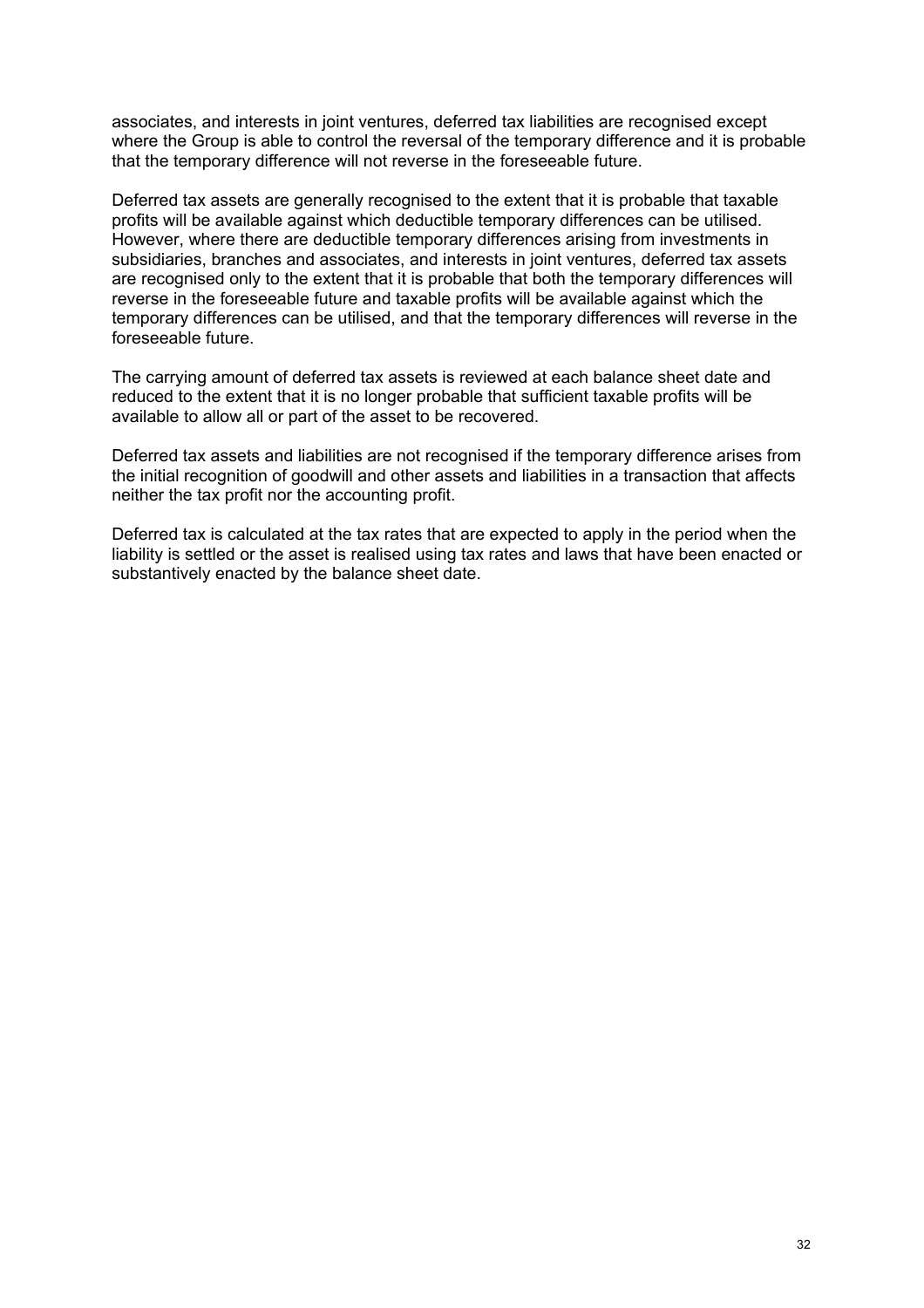#### **Segmental analysis**

|                                                      |                        | Growth                | Venture              | <b>Smaller</b><br>Minority |                      |
|------------------------------------------------------|------------------------|-----------------------|----------------------|----------------------------|----------------------|
|                                                      | <b>Buyouts</b>         | Capital               | Capital              | Investments                | Total                |
| Year to 31 March 2006                                | 2006<br>£m             | 2006<br>£m            | 2006<br>£m           | 2006<br>£m                 | 2006<br>£m           |
| Gross portfolio return                               |                        |                       |                      |                            |                      |
| Realised profits over value on the disposal of       | 208                    | 232                   | 72                   | 64                         | 576                  |
| investments                                          |                        |                       |                      |                            |                      |
| Unrealised profits on the revaluation of investments | 124                    | 60                    | 51                   | 10                         | 245                  |
| Portfolio income                                     | 115                    | 49                    | 5                    | 63                         | 232                  |
|                                                      | 447                    | 341                   | 128                  | 137                        | 1,053                |
| Net (investment)/divestment                          |                        |                       |                      |                            |                      |
| Realisation proceeds                                 | 877                    | 855                   | 207                  | 268                        | 2,207                |
| New investment                                       | (451)                  | (497)                 | (156)                | (6)                        | (1, 110)             |
|                                                      | 426                    | 358                   | 51                   | 262                        | 1.097                |
| <b>Balance sheet</b>                                 |                        |                       |                      |                            |                      |
| Value of investment portfolio                        | 1,465                  | 1,284                 | 826                  | 564                        | 4,139                |
|                                                      |                        |                       |                      | Smaller                    |                      |
|                                                      |                        | Growth                | Venture              | Minority                   |                      |
|                                                      | <b>Buyouts</b><br>2005 | Capital<br>2005       | Capital<br>2005      | Investments<br>2005        | Total<br>2005        |
| Year to 31 March 2005                                | (as restated)*         | (as restated)*        | (as restated)*       | (as restated)*             | (as restated)*       |
|                                                      | £m                     | £m                    | £m                   | £m                         | £m                   |
| Gross portfolio return                               |                        |                       |                      |                            |                      |
| Realised profits over value on the disposal of       | 103                    | 110                   | 35                   | 2                          | 250                  |
| investments                                          |                        |                       |                      |                            |                      |
| Unrealised profits on the revaluation of investments | 122                    | 109                   | 37                   | (23)                       | 245                  |
| Portfolio income                                     | 76                     | 66                    | 4                    | 86                         | 232                  |
|                                                      | 301                    | 285                   | 76                   | 65                         | 727                  |
| Net (investment)/divestment                          |                        |                       |                      |                            |                      |
| Realisation proceeds                                 | 505                    | 443                   | 156                  | 198                        | 1,302                |
| New investment                                       | (338)                  | (263)                 | (143)                | (11)                       | (755)                |
|                                                      | 167                    | 180                   | 13                   | 187                        | 547                  |
| <b>Balance sheet</b>                                 |                        |                       |                      |                            |                      |
| Value of investment portfolio                        | 1,521                  | 1,292                 | 748                  | 756                        | 4,317                |
| *As restated for the adoption of IFRS.               |                        |                       |                      |                            |                      |
|                                                      |                        | Continental           |                      |                            |                      |
|                                                      | UK                     | Europe                | US                   | Asia                       | Total                |
| Year to 31 March 2006                                | 2006<br>£m             | 2006<br>£m            | 2006<br>£m           | 2006<br>£m                 | 2006<br>£m           |
| Gross portfolio return                               | 392                    | 586                   | 27                   | 48                         | 1,053                |
| Net (investment)/divestment                          |                        |                       |                      |                            |                      |
| Realisation proceeds                                 | 1,173                  | 891                   | 76                   | 67                         | 2,207                |
| New investment                                       | (409)                  | (540)                 | (70)                 | (91)                       | (1, 110)             |
|                                                      | 764                    | 351                   | 6                    | (24)                       | 1,097                |
| <b>Balance sheet</b>                                 |                        |                       |                      |                            |                      |
| Value of investment portfolio                        | 1,740                  | 1,925                 | 307                  | 167                        | 4,139                |
|                                                      |                        |                       |                      |                            |                      |
|                                                      |                        |                       |                      |                            |                      |
|                                                      | UK                     | Continental<br>Europe | US                   | Asia                       | Total                |
|                                                      | 2005                   | 2005                  | 2005                 | 2005                       | 2005                 |
| Year to 31 March 2005                                | (as restated)*<br>£m   | (as restated)*<br>£m  | (as restated)*<br>£m | (as restated)*<br>£m       | (as restated)*<br>£m |
| Gross portfolio return                               | 502                    | 230                   | 3                    | (8)                        | 727                  |
| Net (investment)/divestment                          |                        |                       |                      |                            |                      |
| Realisation proceeds                                 | 897                    | 365                   | 34                   | 6                          | 1,302                |
| New investment                                       | (334)                  | (341)                 | (51)                 | (29)                       | (755)                |
|                                                      | 563                    | 24                    | (17)                 | (23)                       | 547                  |

**Balance sheet** Value of investment portfolio 2,258 1,693 277 89 4,317

\*As restated for the adoption of IFRS.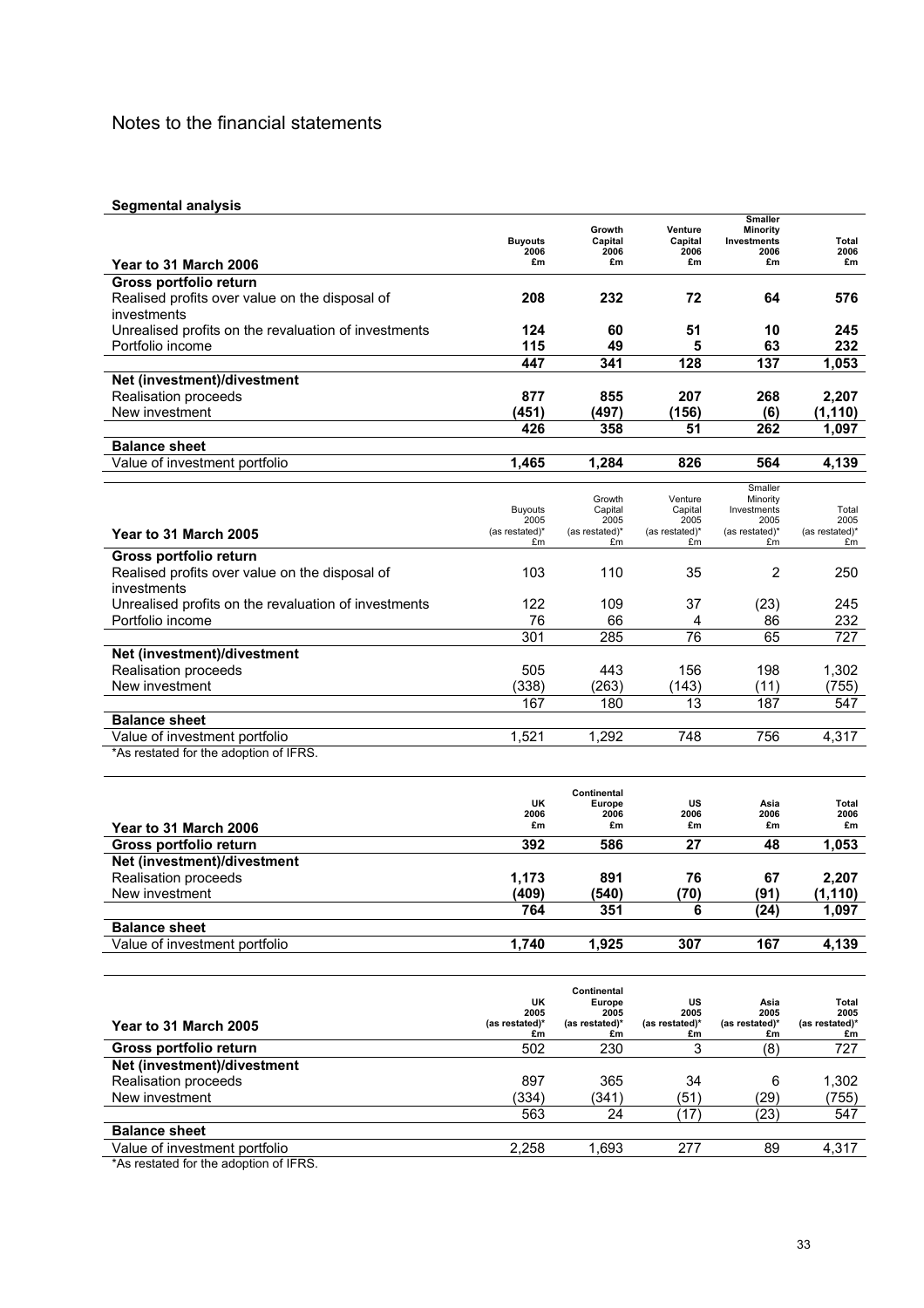#### **Per share information**

The earnings and net assets per share attributable to the equity shareholders of the Company are based on the following data:

| 2006                                                                     | 2005           |
|--------------------------------------------------------------------------|----------------|
|                                                                          | (as restated)* |
| Earnings per share (pence)                                               |                |
| 152.0<br>Basic                                                           | 82.6           |
| 147.3<br><b>Diluted</b>                                                  | 81.0           |
| Earnings (£m)                                                            |                |
| Profit for the year attributable to equity holders of the Company<br>852 | 498            |
| Effect of dilutive potential ordinary shares<br>14                       | 11             |
| 866                                                                      | 509            |
| *As restated for the adoption of IFRS.                                   |                |
|                                                                          |                |
| 2006                                                                     | 2005           |
| <b>Number</b>                                                            | <b>Number</b>  |
| <b>Number of shares</b>                                                  |                |
| Weighted average number of shares in issue<br>560,684,598                | 603,240,340    |
| Effect of dilutive potential ordinary shares                             |                |
| Share options<br>2,744,369                                               | 119,980        |
| <b>Convertible Bonds</b><br>24,750,000                                   | 24,750,000     |
| <b>Diluted shares</b><br>588,178,967                                     | 628,110,320    |
|                                                                          |                |
| 2006                                                                     | 2005           |
|                                                                          | (as restated)* |
| Net assets per share (pence)                                             |                |
| Basic<br>743                                                             | 615            |
| 739<br><b>Diluted</b>                                                    | 614            |
| Net assets (£m)                                                          |                |
| Net assets attributable to equity holders of the Company<br>4,006        | 3,699          |
| *As restated for the adoption of IFRS.                                   |                |
|                                                                          |                |
| 2006                                                                     | 2005           |
| <b>Number</b>                                                            | Number         |
| Number of shares in issue<br>539,475,744                                 | 601,912,869    |
| Effect of dilutive potential ordinary shares                             |                |
| Share options<br>2,916,552                                               | 1,007,723      |
| 542,392,296                                                              | 602,920,592    |

\*As restated for the adoption of IFRS.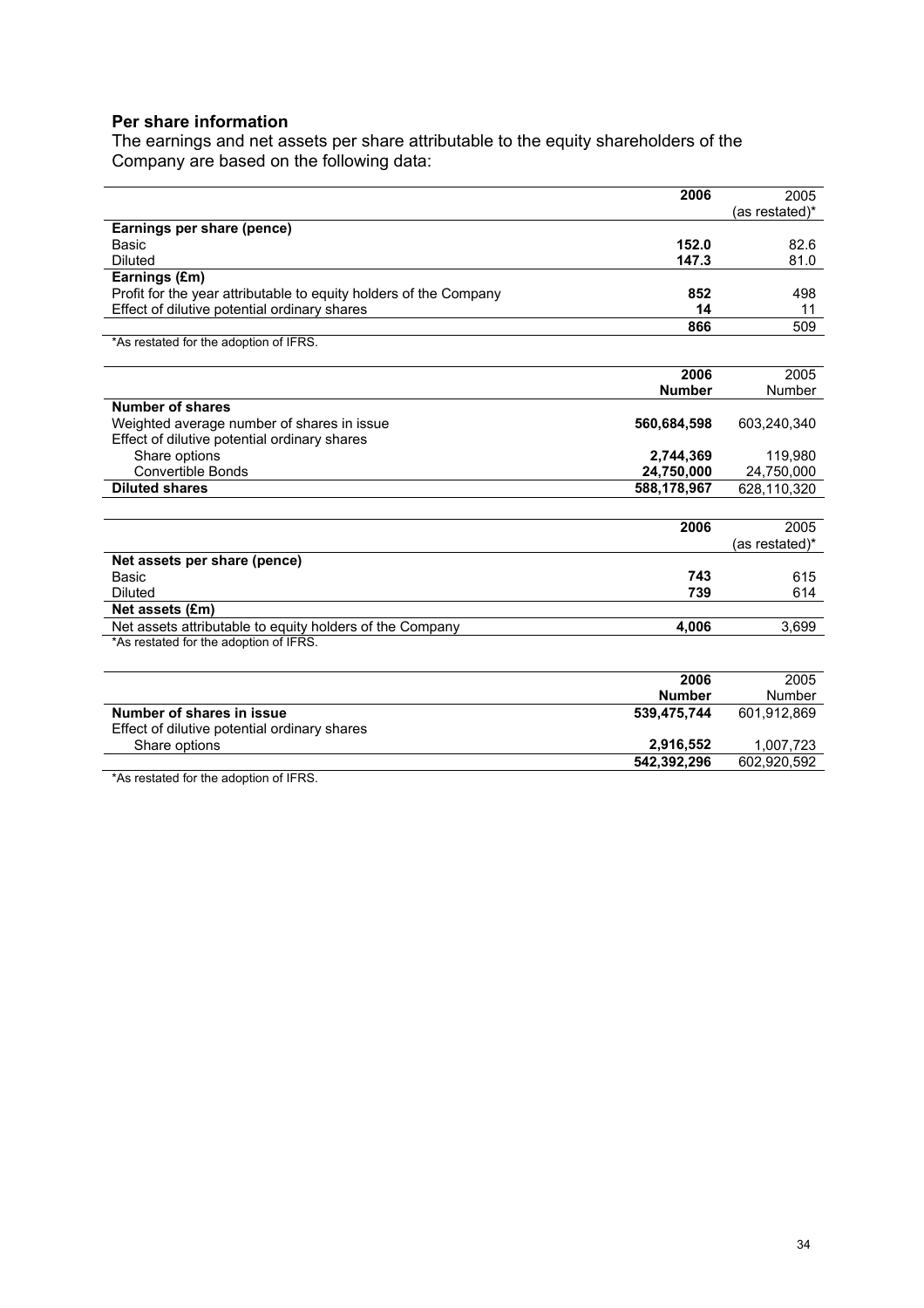## Notes to the preliminary announcement

### **Note 1**

The preliminary announcement is prepared under International Financial Reporting Standards ("IFRS") and IFRS 1 First-time Adoption of International Financial Reporting Standards ("IFRS 1") has been applied.

The statutory accounts for the year to 31 March 2006 have not yet been delivered to the Registrar of Companies. The statutory accounts for the year to 31 March 2005 have been delivered to the Registrar of Companies. The auditors' reports on the statutory accounts for these years are unqualified and do not contain any statements under section 237(2) or (3) of the Companies Act 1985. This announcement does not constitute statutory accounts.

### **Note 2**

The final dividend will be payable on 21 July 2006 to holders of shares on the register on 23 June 2006.

### **Note 3**

Copies of the Report and accounts 2006 will be distributed to shareholders on or soon after 26 May 2006.